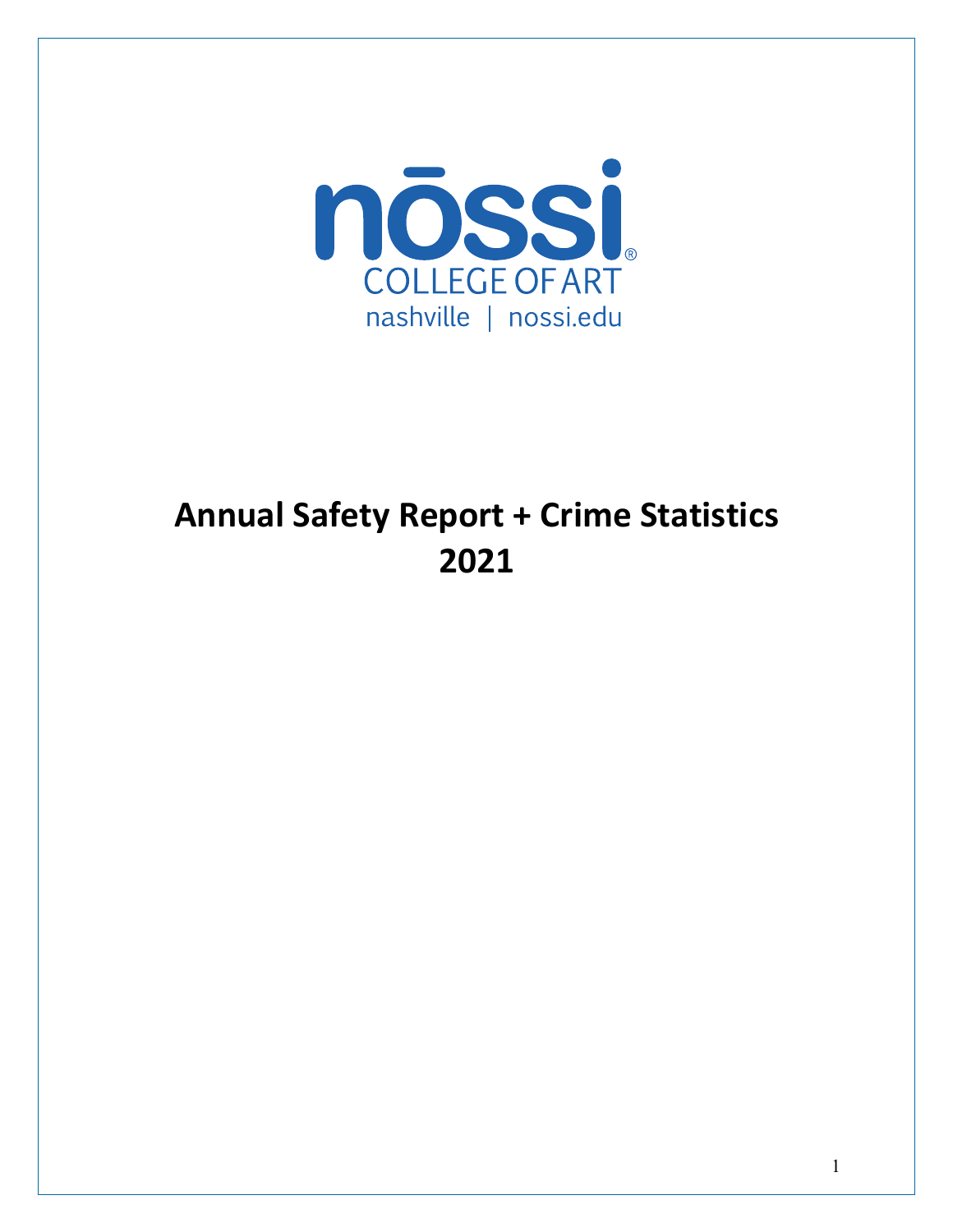# **Table of Contents**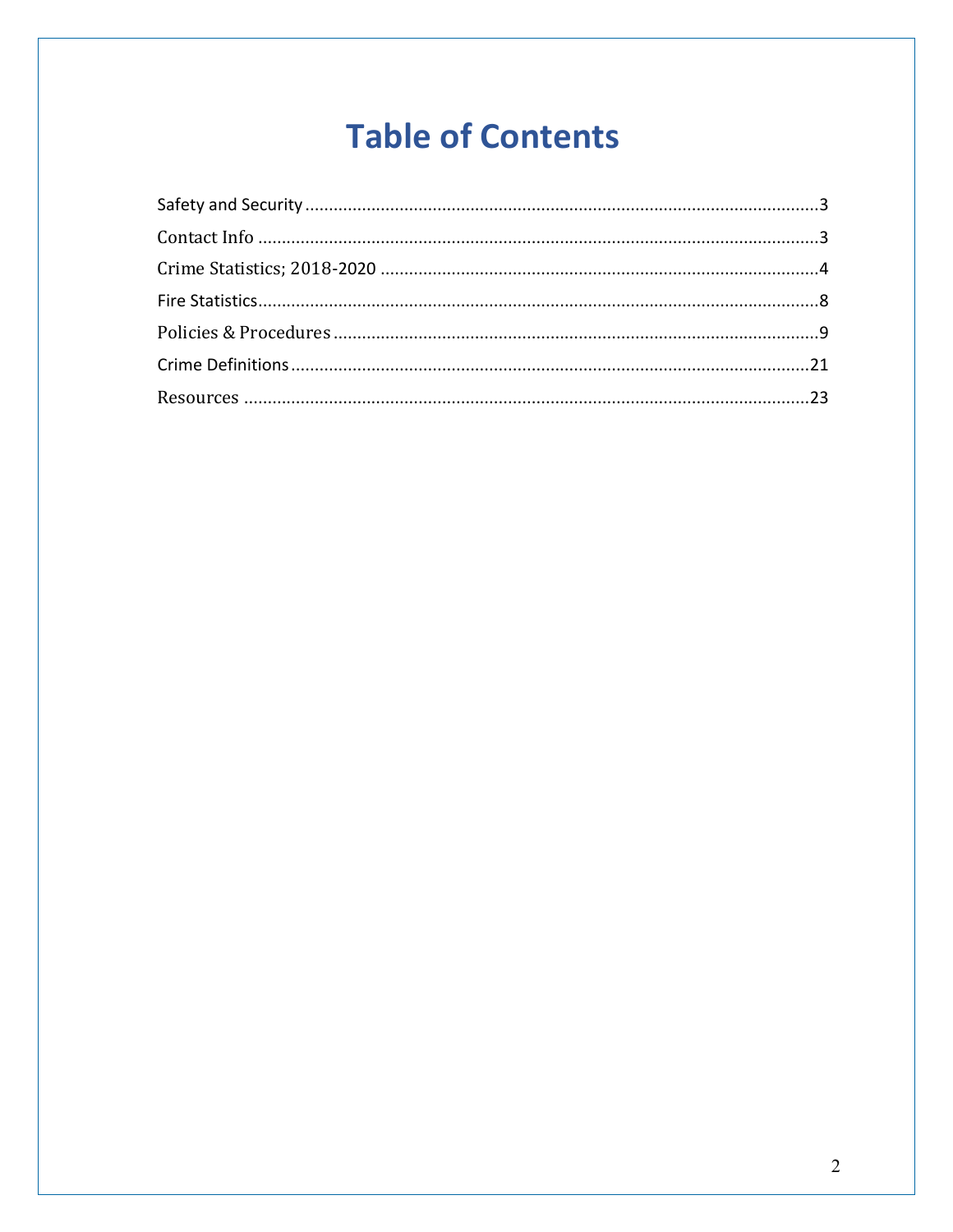# **Safety and Security**

The following 2018, 2019, and 2020 Safety and Security Report documents crime statistics from calendar years 2018, 2019, and 2020 and institutional policy statements regarding safety and security, as required by the Jeanne Clery Disclosure of Campus Security Policy and Campus Crime Statistics Act for Nossi College of Art.

# **Contact Information**

Any questions related to the content of this report should be directed to: Cyrus Vatandoost Executive Vice President Nossi College of Art 615-514-2787 cyrus@nossi.edu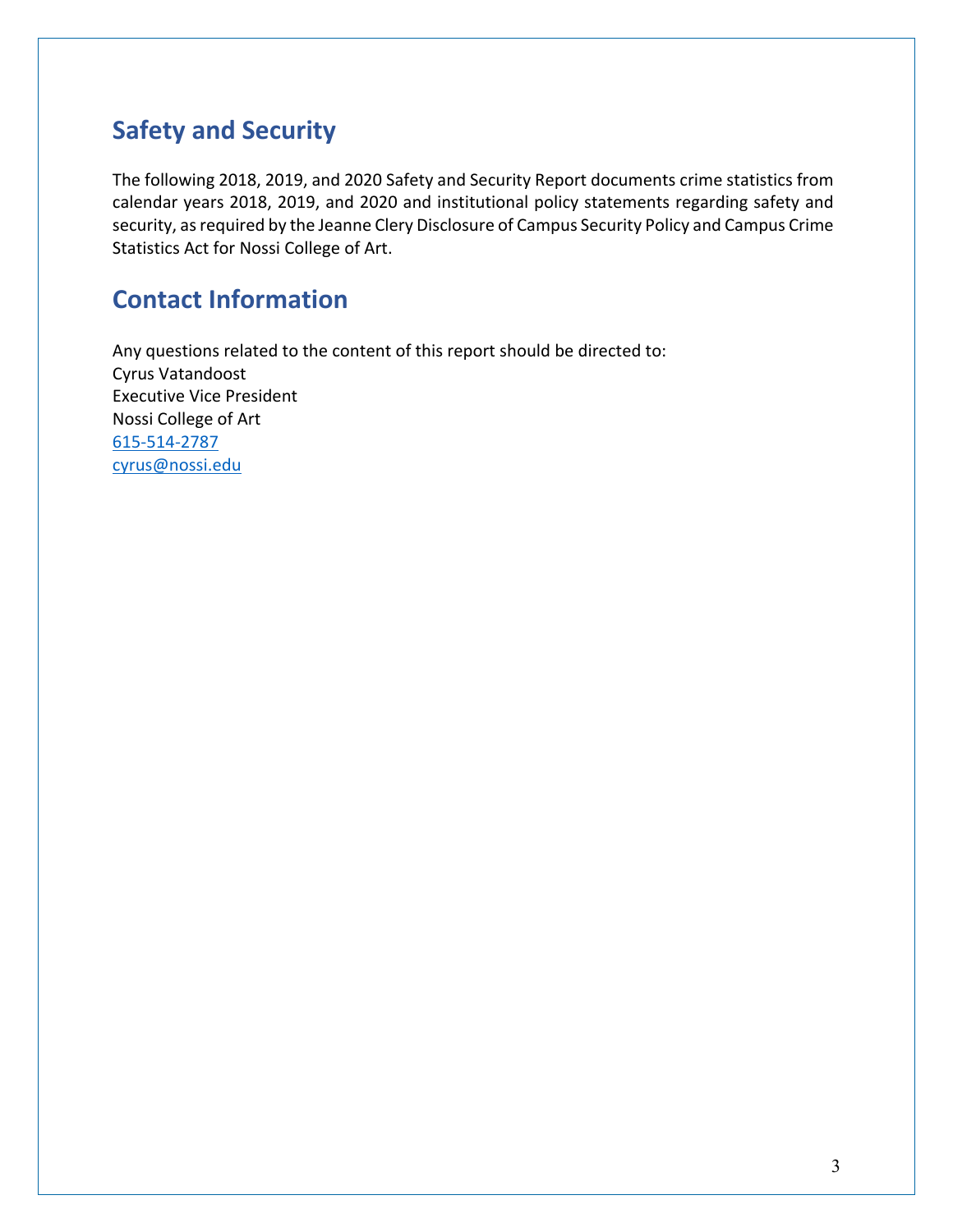# **Crime Statistics 2018-2020**

The following statistics reflect data collected during calendar years 2018-2020 for all on campus property and public property within or immediately adjacent to campus for the following. The statistics are requested from Metropolitan Police Department of Nashville and Davidson County, Central Records 615-862-7631:

- Criminal Offenses: Criminal Homicide, including Murder & Non-negligent Manslaughter, and Manslaughter by Negligence; Sexual Assault, including Rape, Fondling, Incest and Statutory Rape; Robbery; Aggravated Assault; Burglary; Motor Vehicle Theft; and Arson.
- Hate Crimes: Any of the above-mentioned offenses, and any incidents of Larceny/Theft, Simple Assault, Intimidation, or Destruction/Damage/ Vandalism of Property that were motivated by bias.
- VAWA Offenses: Any incidents of Domestic Violence, Dating Violence and Stalking.
- Arrests and Referrals for Disciplinary Action for Weapons—Carrying, Possessing, Etc. Law Violations, Drug Abuse Violations and Liquor Law Violations.

#### **Disclosures:**

1) Nossi College of Art does not own or control any non-campus property.

2) Statistics for public property adjacent to campus – based on data provided by local law enforcement. The request was made on 09/24/2021 and received on 09/27/2021.

| <b>Criminal Offenses - On Campus</b> |                                   | 2018     | 2019     | 2020 |
|--------------------------------------|-----------------------------------|----------|----------|------|
| 1.                                   | Murder/Non-negligent manslaughter | 0        | 0        | 0    |
| 2.                                   | Negligent manslaughter            | 0        | 0        | 0    |
| 3.                                   | Rape                              | 0        | 0        | 0    |
| 4.                                   | Fondling                          | 0        | 0        | 0    |
| 5.                                   | Incest                            | $\Omega$ | $\Omega$ | 0    |
| 6.                                   | <b>Statutory Rape</b>             | $\Omega$ | 0        | 0    |
| 7.                                   | Robbery                           | $\Omega$ | 0        | 0    |
| 8.                                   | <b>Aggravated Assault</b>         | $\Omega$ | 0        | 0    |
| 9.                                   | <b>Burglary</b>                   | $\Omega$ | 0        | 0    |
| 10.                                  | Motor vehicle theft               | $\Omega$ | $\Omega$ | 0    |
| 11.                                  | Arson                             | 0        | 0        | 0    |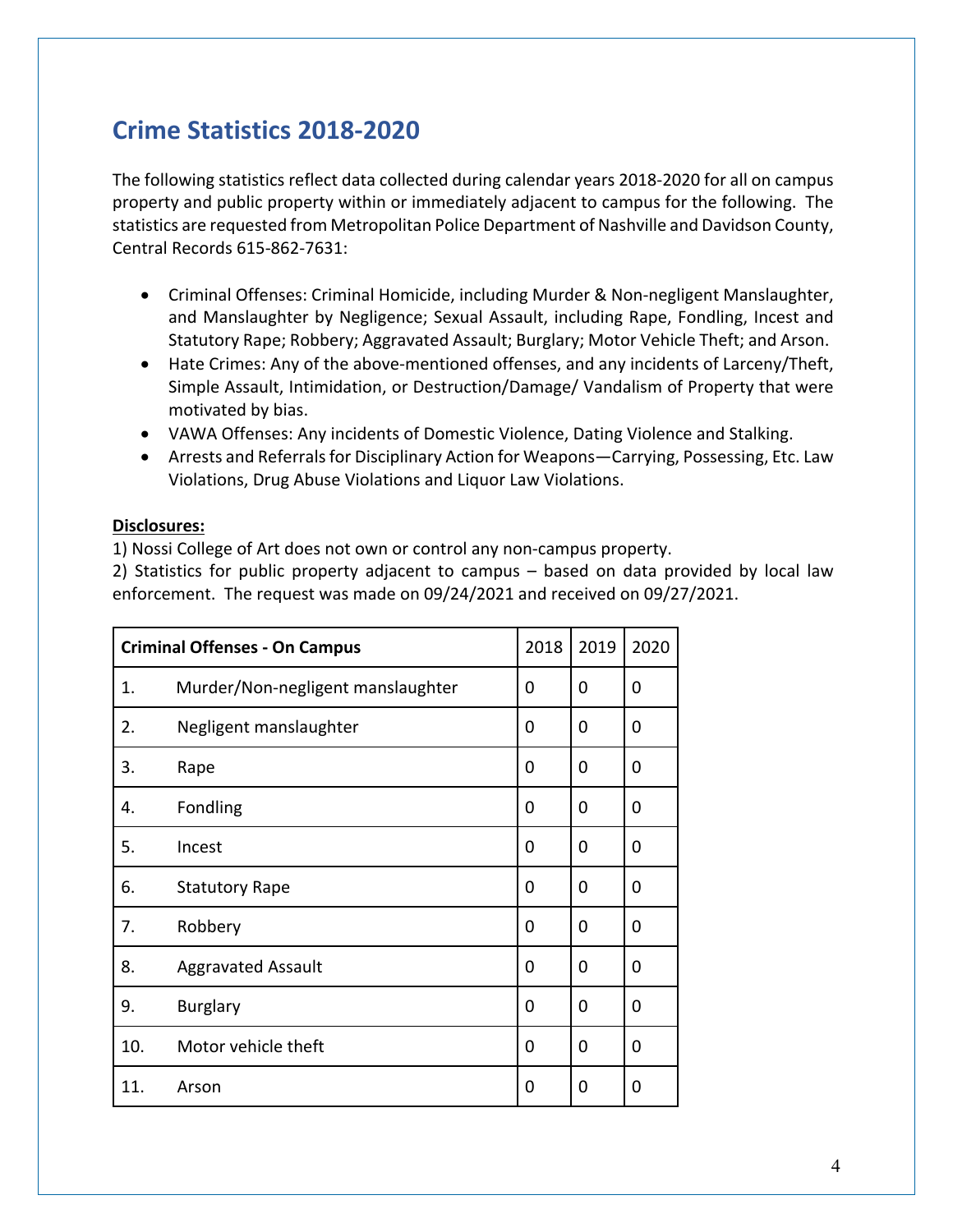| <b>Criminal Offenses - Public Property</b> |                                        | 2018 | 2019 | 2020 |
|--------------------------------------------|----------------------------------------|------|------|------|
| 1.                                         | Murder/Non-negligent manslaughter      | 0    | 0    | 0    |
| 2.                                         | Negligent manslaughter                 | 0    | 0    | 0    |
| 3.                                         | Rape                                   | 0    | 0    | 0    |
| 4.                                         | Fondling                               | 0    | 0    | 0    |
| 5.                                         | Incest                                 | 0    | 0    | 0    |
| 6.                                         | <b>Statutory Rape</b>                  | 0    | 0    | 0    |
| 7.                                         | Robbery                                | 0    | 0    | 0    |
| 8.                                         | <b>Aggravated Assault</b>              | 0    | 0    | 0    |
| 9.                                         | <b>Burglary</b>                        | 0    | 0    | 0    |
| 10.                                        | Motor vehicle theft                    | 0    | 0    | 0    |
| 11.                                        | Arson                                  | 0    | 0    | 0    |
|                                            | <b>VAWA Offenses - On Campus</b>       |      | 2019 | 2020 |
| 1.                                         | Domestic violence                      | 0    | 0    | 0    |
| 2.                                         | Dating violence                        | 0    | 0    | 0    |
| 3.                                         | <b>Stalking</b>                        | 0    | 0    | 0    |
|                                            | <b>VAWA Offenses - Public Property</b> | 2018 | 2019 | 2020 |
| 4.                                         | Domestic violence                      | 0    | 0    | 0    |
| 5.                                         | Dating violence                        | 0    | 0    | 0    |
| 6.                                         | <b>Stalking</b>                        | 0    | 0    | 0    |
| <b>Arrests - On Campus</b>                 |                                        | 2018 | 2019 | 2020 |
| 1.                                         | Weapons - carrying, possessing, etc.   | 0    | 0    | 0    |
| 2.                                         | Drug abuse violations                  | 0    | 0    | 0    |
| 3.                                         | Liquor law violations                  | 0    | 0    | 0    |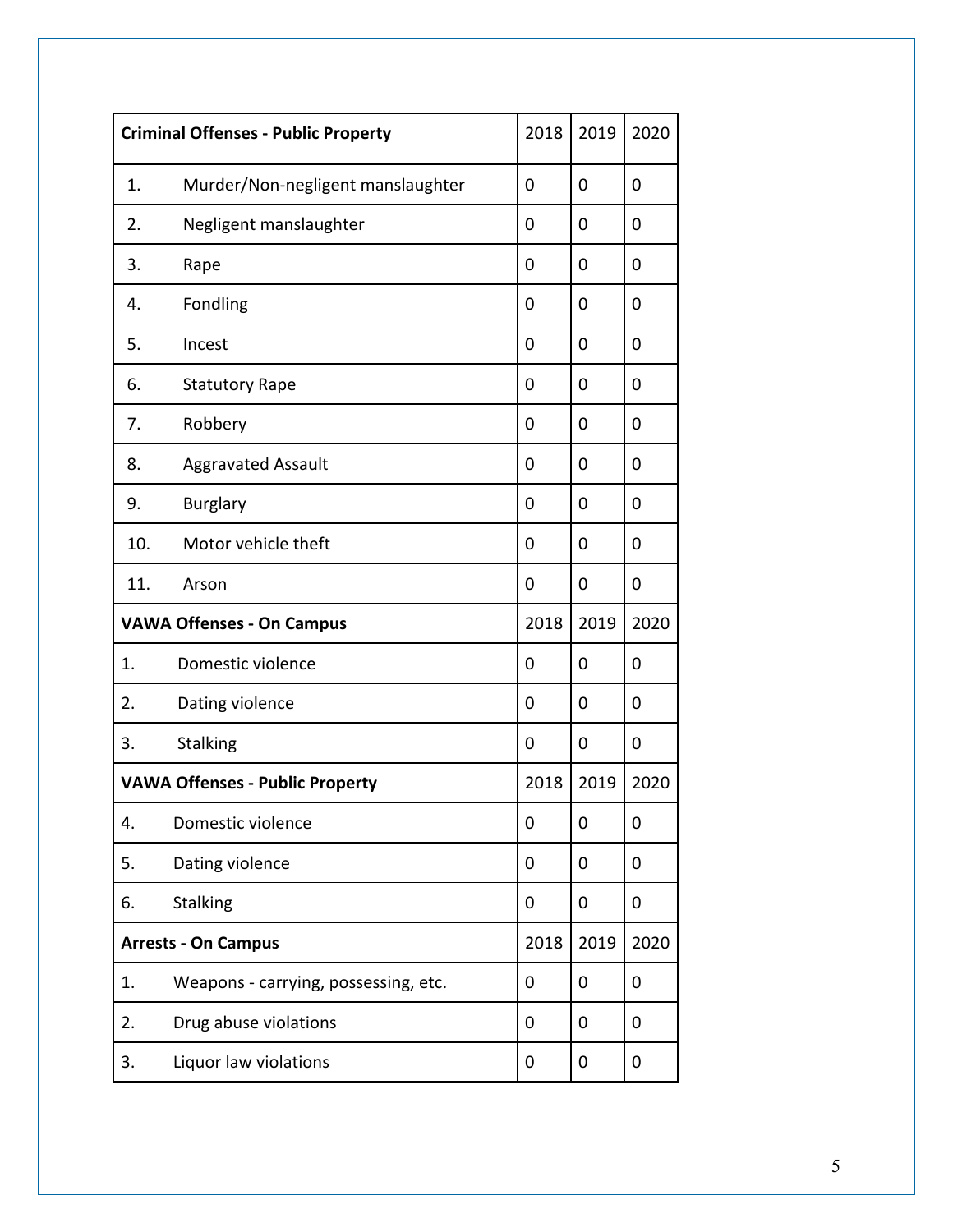|                         | <b>Arrests - Public property</b>              | 2018 | 2019     | 2020 |
|-------------------------|-----------------------------------------------|------|----------|------|
| 1.                      | Weapons - carrying, possessing, etc.          | 0    | $\Omega$ | 0    |
| 2.                      | Drug abuse violations                         | 0    | 0        | 0    |
| 3.                      | Liquor law violations                         | 0    | $\Omega$ | 0    |
|                         | <b>Disciplinary Actions - On campus</b>       | 2018 | 2019     | 2020 |
| 1.                      | Weapons - carrying, possessing, etc.          | 0    | $\Omega$ | 0    |
| 2.                      | Drug abuse violations                         | 0    | 0        | 0    |
| 3.                      | Liquor law violations                         | 0    | 0        | 0    |
|                         | <b>Disciplinary Actions - Public property</b> | 2018 | 2019     | 2020 |
| 1.                      | Weapons - carrying, possessing, etc.          | 0    | 0        | 0    |
| 2.                      | Drug abuse violations                         | 0    | 0        | 0    |
| 3.                      | Liquor law violations                         | 0    | 0        | 0    |
| <b>Unfounded Crimes</b> |                                               | 2018 | 2019     | 2020 |
| 1.                      | <b>Total unfounded crimes</b>                 | 0    | $\Omega$ | 0    |
|                         | <b>Hate Crimes - On campus</b>                | 2018 | 2019     | 2020 |
| 1.                      | Murder/Non-negligent manslaughter             | 0    | 0        | 0    |
| 2.                      | Rape                                          | 0    | 0        | 0    |
| 3.                      | Fondling                                      | 0    | 0        | 0    |
| 4.                      | Incest                                        | 0    | 0        | 0    |
| 5.                      | <b>Statutory Rape</b>                         | 0    | 0        | 0    |
| 6.                      | Robbery                                       | 0    | 0        | 0    |
| 7.                      | <b>Aggravated Assault</b>                     | 0    | 0        | 0    |
| 8.                      | <b>Burglary</b>                               | 0    | 0        | 0    |
| 9.                      | Motor vehicle theft                           | 0    | 0        | 0    |
| 10.                     | Arson                                         | 0    | 0        | 0    |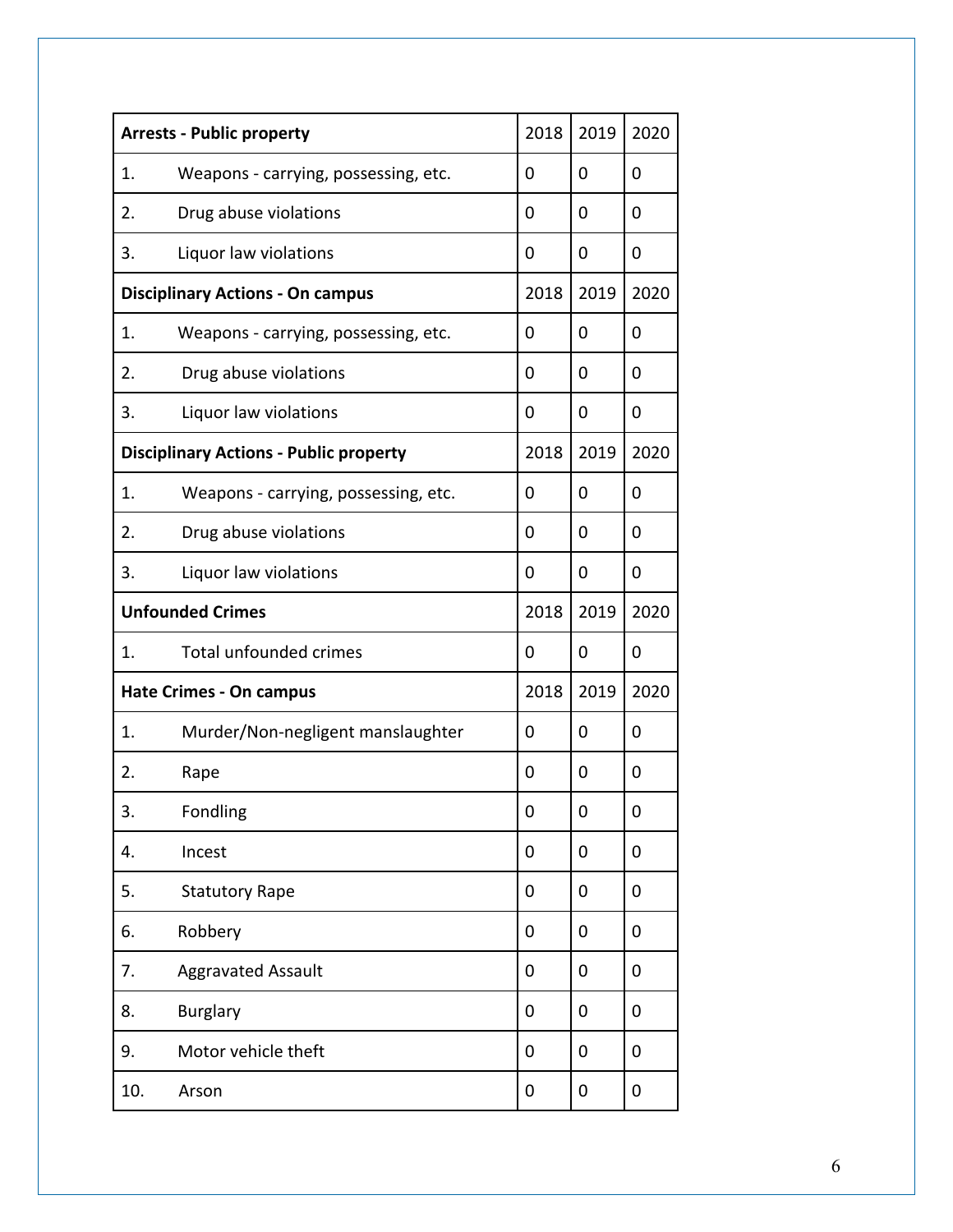| 11. | Simple Assault                           | 0              | 0    | 0    |
|-----|------------------------------------------|----------------|------|------|
| 12. | Larceny - theft                          | 0              | 0    | 0    |
| 13. | Intimidation                             | 0              | 0    | 0    |
| 14. | Destruction/damage/vandalism of property | 0              | 0    | 0    |
|     | <b>Hate Crimes - Public property</b>     | 2018           | 2019 | 2020 |
| 1.  | Murder/Non-negligent manslaughter        | 0              | 0    | 0    |
| 2.  | Rape                                     | 0              | 0    | 0    |
| 3.  | Arson                                    | 0              | 0    | 0    |
| 4.  | Incest                                   | 0              | 0    | 0    |
| 5.  | <b>Statutory Rape</b>                    | 0              | 0    | 0    |
| 6.  | Robbery                                  | 0              | 0    | 0    |
| 7.  | <b>Aggravated Assault</b>                | 0              | 0    | 0    |
| 8.  | <b>Burglary</b>                          | 0              | 0    | 0    |
| 9.  | Motor vehicle theft                      | 0              | 0    | 0    |
| 10. | Arson                                    | $\overline{0}$ | 0    | 0    |
| 11. | Simple Assault                           | 0              | 0    | 0    |
| 12. | Larceny - theft                          | 0              | 0    | 0    |
| 13. | Intimidation                             | 0              | 0    | 0    |
| 14. | Destruction/damage/vandalism of property | 0              | 0    | 0    |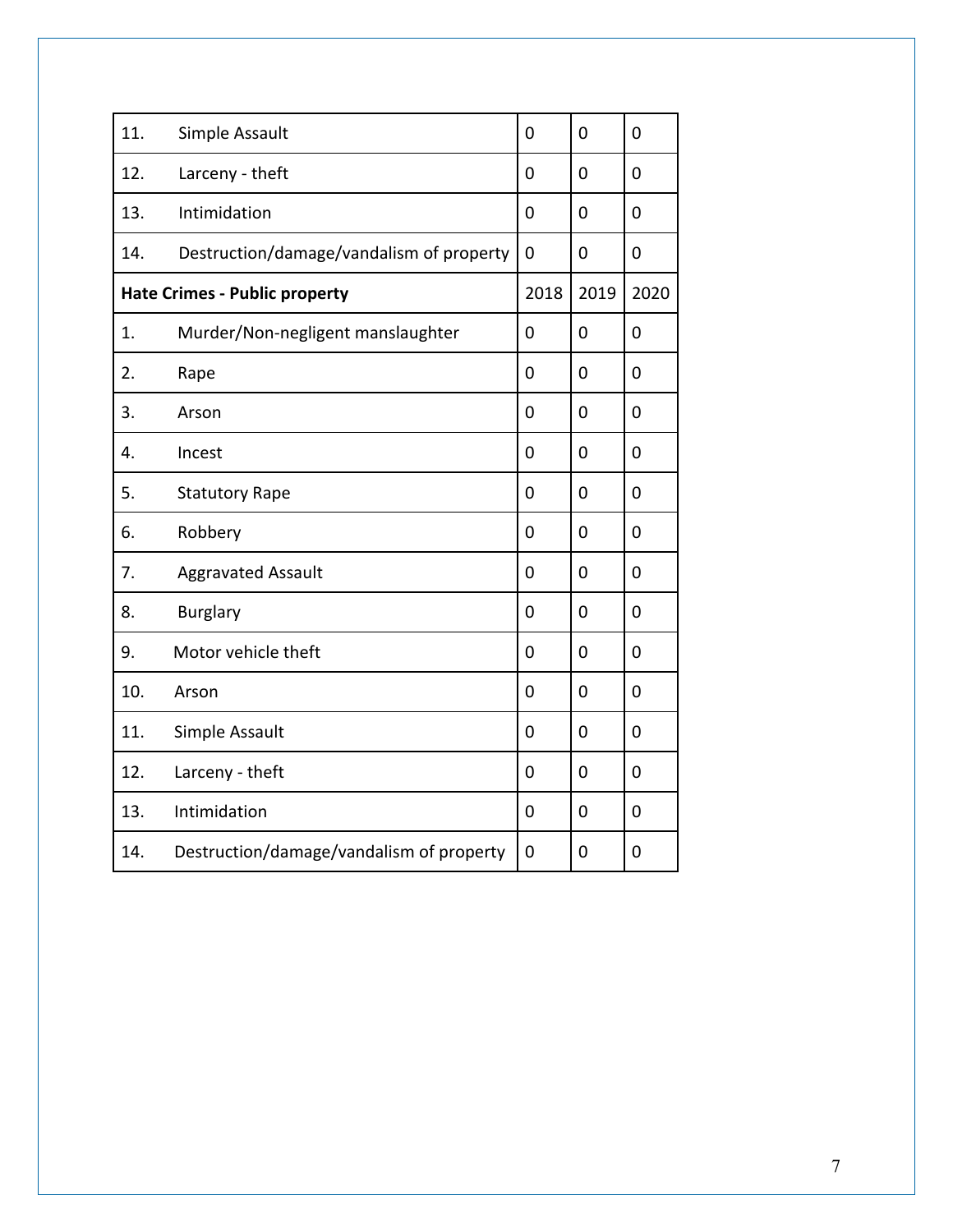# **2020 Fire Statistics**

The following statistics reflect data collected during calendar years 2018 - 2020 for Nossi College of Art located at 590 Creative Way, Nashville, Tennessee, 37115.

|    | <b>Fires - Summary</b> |  | 2018   2019   2020 |
|----|------------------------|--|--------------------|
|    | <b>Fires</b>           |  |                    |
| 2. | Injury                 |  |                    |
|    | Death                  |  |                    |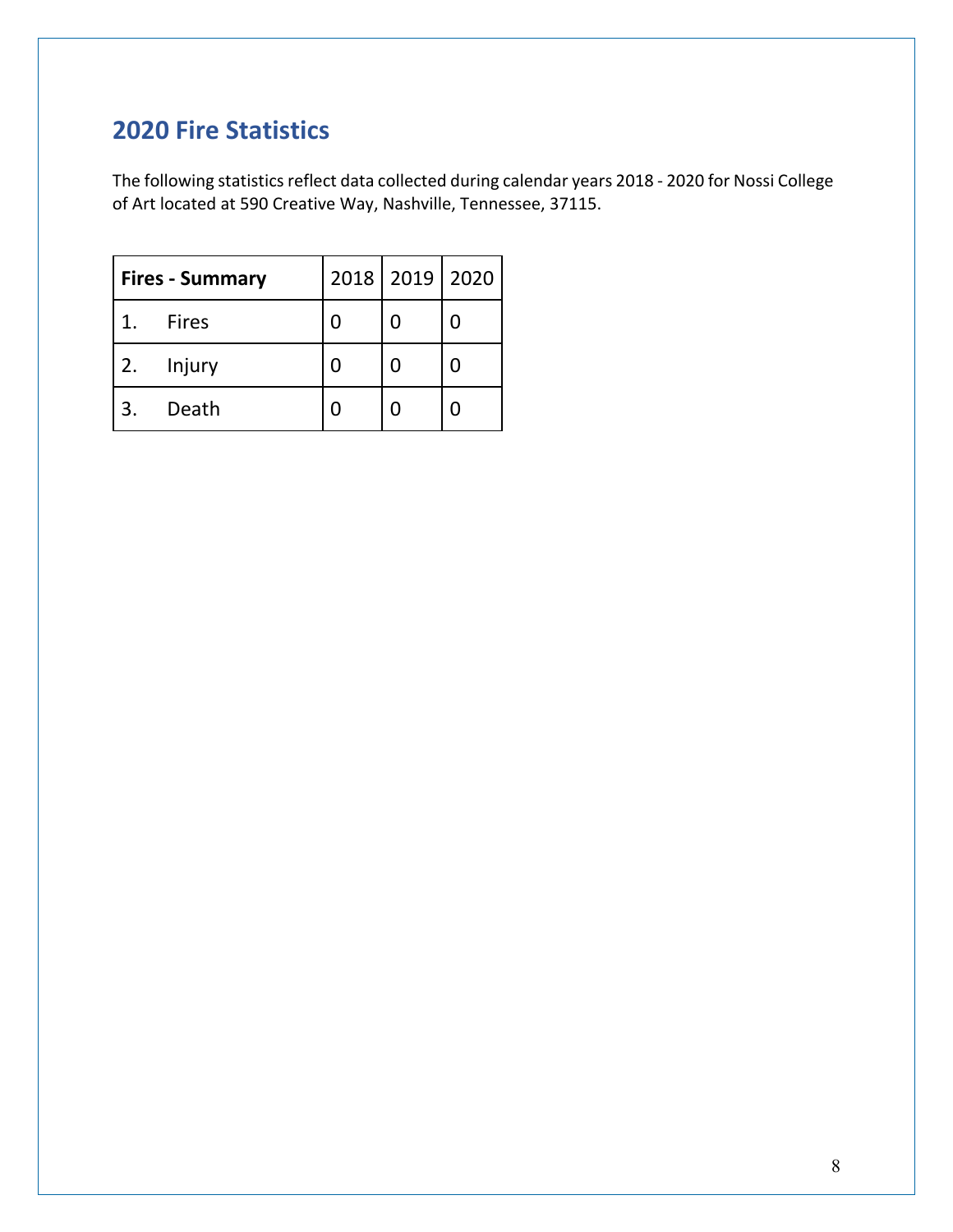## **Policies & Procedures**

The following content provides Nossi College of Art's policy statements regarding:

*Security information, How to report a crime, Fire Policy, Explosion/bomb threat Policy, Terrorist Policy, Alcohol and Drug Abuse Policy, Student Complaint/Grievance Procedure, Title IX Policy, VAMA – Violence and Women Ace, and Mental Health Resources*

## **Security Information**

At Nossi College of Art, all students, faculty and staff are issued security cards that will unlock the front and rear doors. If a student, faculty member, or staff member leaves the college and is no longer connected with the college, their personal security card will immediately be deactivated. If it is deemed necessary, contractor cards may be issued. All visitors to the college campus must enter through the front door. The receptionist must buzz them in by unlocking the door from her desk. The security system is tied to a Central Station. Security cameras operate outside and inside the campus. Entrance to the campus is through metal gates. After dark, the security cards can be used to open the gate. The gates are closed during off hours.

Nossi College of Art hours are Monday - Thursday 8:00 am to 10:00 pm, Friday 8:00 am to 4:00pm and closed on Saturdays and Sundays. The receptionist arrives at 7:30 am to help ensure the building is open and ready for the students. At night, one faculty member is tasked with arming the alarm, which also locks the building. That faculty member ensures that no students are still inside the building prior to locking up. The parking lot is well lit at night; however, during orientation sessions, the administration advises students to watch out for one another and walk in pairs to their vehicles if they have any concerns.

It is the responsibility of administrators, faculty, staff, and students to immediately report any incident that occurs on the campus that is disruptive, causes harm, loss, or damage to a person or to personal or real property. Any unacceptable or offensive behavior, criminal act, medical emergency, injury to persons, theft, auto accident, fire, vandalism, damage to buildings, or equipment, should be reported immediately. Any Student, Faculty, or Staff should report any crimes to the Executive Vice President. The Executive Vice President can be reached via phone 615-514-2787 and email Cyrus@nossi.edu. This can be done in person, via phone, or via email. The person may choose to remain anonymous if preferred. Depending on the crime, the Executive Vice President will determine next action steps. Any crimes on campus are reported to the Metro Nashville Police Department (615-862-8600).

In the event that a situation arises in our school building or in the surrounding neighborhood that, in the judgment of the Executive Vice President and/or Vice President for Academic Affairs, constitutes an ongoing or continuing threat, a "Timely Warning" will be issued through the campus email and text system. Since all classes are under one roof, if notifications can safely be made verbally to each classroom, staff will go door to door alerting students and faculty of any threat.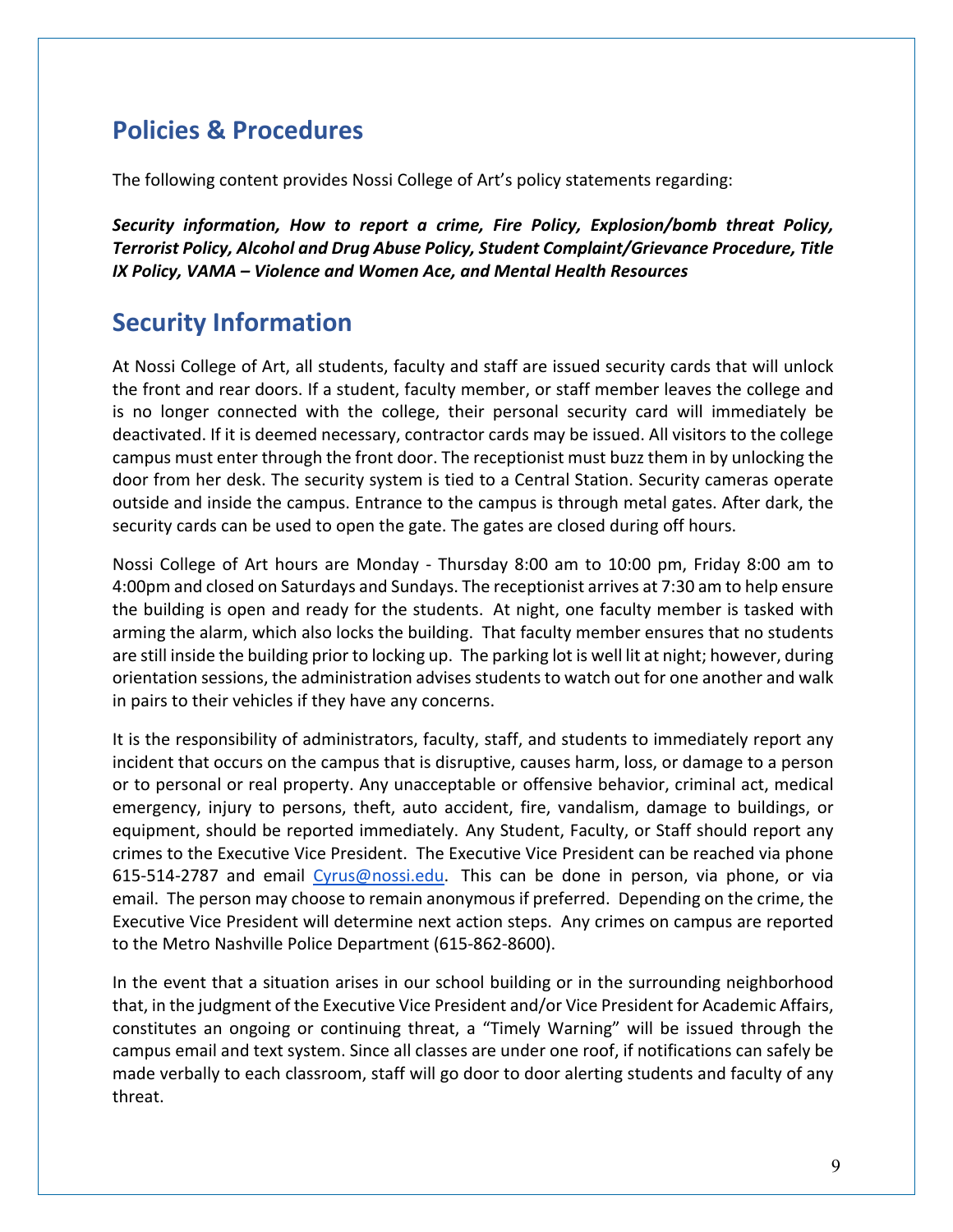Students who wish to get information on Registered Sex Offenders may do by going to the following web site: http://www.tbi.stste.tn.us/sex ofender reg/sex ofender reg.shtml. At this site, one may search by name or by area. There is also a link to the National Sex Offender web site. For questions about Tennessee's Sex Offender Registry, one may call the Sex Offender Registry Hotline at 1-888-837-4170.

Nossi College of Art is in full compliance and full agreement with the Jeanne Clery Disclosure of Campus Security Policy and Campus Crime Statistics Act, better known as the Clery Act. This is a federal statute that requires colleges to release annual crime statistics for their campuses and to publish their security policies. New faculty and staff members are given the latest annual Clery Act Report at their orientation session. New students are given the latest annual Clery Act Report at their orientation session. A copy of the annual Clery Act Report is available on the student portal (currently under construction, new URL will be available April 19, 2021) and Nossi web site nossi.edu and is sent out to all current students via email.

### **How to Report a Crime**

Any Student, Faculty or Staff should report any crimes to the Executive Vice President. The Executive Vice President can be reached via phone 615-514-2787 and email cyrus@nossi.edu. This can be done in person, via phone or via email. The person may choose to remain anonymous if preferred. An immediate report may be given to 911.

# **Fire Policy**

Each classroom has an evacuation route plan posted. On the first day of class, every instructor will explain evacuation procedures, including the route to take for that classroom, to each of his/her classes. However, if there were an actual fire, common sense should dictate which door would be most appropriate to use to evacuate the building.

At the campus, an Emergency Coordinator and an Alternate Emergency Coordinator will be assigned. They will be responsible for the implementation of this plan on campus. All Coordinators and staff personnel will be trained in safe evacuation procedures.

Fire, since the college is all under one roof, anywhere on campus, requires that there be a total evacuation of all students, faculty and staff from the building. Indeed, no one is permitted to re-enter the building until advised by fire department personnel that it is safe to do so. All personnel will exit to either the front or rear parking lots, whichever is closest.

In all emergency situations, the safety of all students, faculty, and staff is of paramount importance. The first person who detects the presence of fire (This may be actual flames but also it may be smoke or even the odor of something burning) should immediately alert others. If it is a student, he/she/they should tell an instructor. If it is an instructor, he/she/they should tell another instructor to begin evacuation procedures. He/She/They should then alert the fire department by pulling a fire alarm (located throughout the building) and/or calling 911.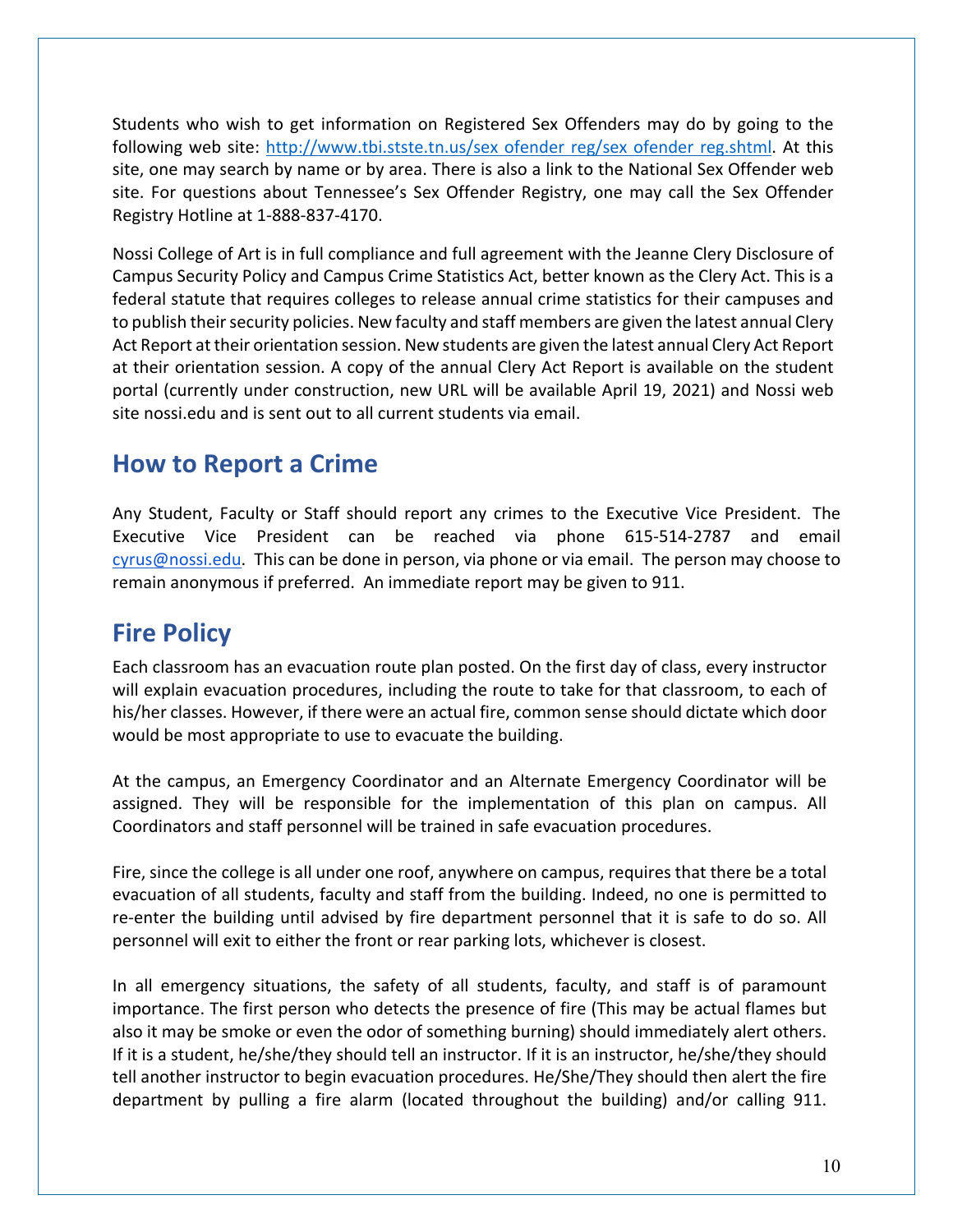He/She/They should inform the Emergency Coordinator. The first priority in all emergencies is safety. Students should be evacuated into the parking lots or, depending upon the intensity of the fire, even farther away (to the open grassy area beyond the back parking lot or to the area around the front pond from the front parking lot).

One point: if an instructor smells smoke in his classroom, he/she/they does not need to wait until they hear the alarm. He/she/they may evacuate class at any time a perceived possible danger to his/her/their students and himself/herself/themself. It is the policy of this College that it is always best to err on the side of safety.

If it is reasonable to do so (the fire is not yet intense nor has it spread to the outside of the building), the Emergency Coordinator may give students, faculty, and staff permission to move their vehicles away from the building. This would get their personal vehicles out of the way from being damaged by the fire (if it were to spread and intensify) and it would also allow fire department vehicles close access to the building.

Students and faculty should gather at the designated meeting site (located on the evacuation route plan in each classroom). Faculty should account for all their students.

Depending upon the nature of the fire and the time remaining for the class, instructors may dismiss their classes for the rest of the scheduled time. If the fire was minor and easily extinguished by the fire department or a fire extinguisher and if the fire department says that it is safe to return, the instructor may continue with his class.

Fire drills will be conducted at least once a year on the campus. Observations of the results of the fire drills will be used to improve the evacuation plans.

During fire drills or during actual fire evacuations, instructors should remain calm and guide their students in an orderly exit of the building. There should be no running, no pushing nor any screaming or yelling that may incite panic. Students and instructors should gather their personal belongings only *if it is safe to do so*. This would include cameras, laptops, handbags, car keys, and prescription medications (it may be hours before anyone is allowed back in the building). If safe to do so, the last person out should close the door (but not lock it). Once in the designated safe meeting area, the instructor should account for all his students. Everyone should wait on directions from the Emergency Coordinator.

Making sure that he/she/they has an exit route available, if there is someone trained in the use of fire extinguishers available and the fire is in its early stages, that person may try to extinguish the fire with a portable fire extinguisher. If one extinguisher does not put out the fire, he/she/they should evacuate the building and tell the professional firefighters what they tried to do and exactly where the fire is located. Once the fire alarm sounds, everyone in the building is required by law to evacuate the building. This should, of course, be done in the orderly manner prescribed by the evacuation procedures.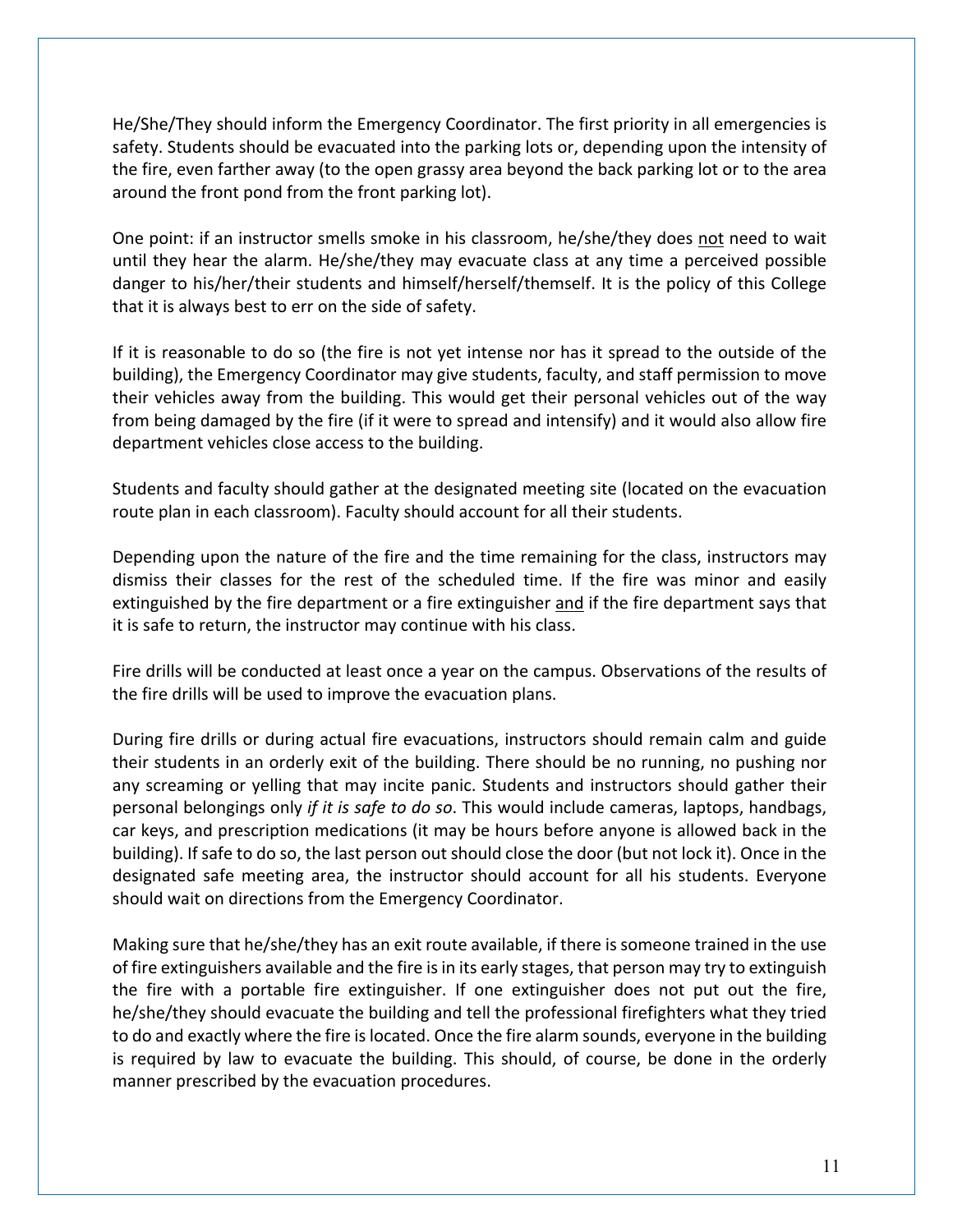Remember, once an actual fire has been detected, no one may re-enter a building until the fire department has said that it is safe to do so.

### **Explosion/Bomb Threat Policy**

If anyone sees a suspicious looking (and this is often determined by its location rather than its appearance, i.e., a backpack in the middle of a parking lot) box, package, object, container, backpack, or article of clothing in or near the college, it should not be handled or touched in any way. Do not operate a cell phone anywhere near the unidentified object. Some explosives are triggered by a cell phone. Instead, go to a safe place and call 911 from a landline phone. The college administration should also be called at 615-514-2787.

If there is an explosion, take cover under heavy furniture. Usually there is only one explosion but the possibility of another is always there. Stay away from windows. Do not light any matches. Move away from the area of the explosion to a safe location. Call 911 from a landline and then call the college administration at 615-514-2787.

If you receive a bomb threat, stay calm. Do not laugh at the caller. Immediately begin taking notes. Pay close attention to details. Talk to the caller as long as possible to get as much information as possible. Ask a series of questions. When asked, some callers have even given their names. Ask: When will the bomb explode? Where is it now? What does it look like? What kind of bomb is it? Where did you leave it? Did you place the bomb yourself? Who is the target of the bomb? Why did you plant the bomb? What is your address? What is your name? While talking with the caller, observe the speech patterns (accent, tone, are they hiding their real voice?). While asking your questions, try to determine the caller's emotional state (angry, agitated, calm, arrogant, etc.). While communicating with the caller, listen for background noises (traffic, people talking, music, train, construction work). Try to determine the age and gender of the caller. After hanging up, write down the time of the call.

Do not call 911 with a cell phone. Call on the same phone that the bomb threat call came in on previously. You know it is safe to use that phone. Inform college administrators. Check your work area for any unfamiliar items. Do not touch any suspicious or unfamiliar items. Remember them so that you can inform the police. Take your personal belongings with you when you leave. Leave doors and windows open. Do not turn light switches either on or off. The Executive Vice President will consult with the police department regarding evacuation of the campus. The alarm system, depending upon the advice of the police, may or may not be used. Instead, an individual may proceed to each classroom and each office. The same evacuation procedures that are used for fire should be used for bomb threats. The exception would be that students, faculty and staff may need to move farther away from the building than with a fire. Do not return to a building until the police have said that it is safe to do so.

In all bomb threat situations, it should be remembered that it is the policy of this college to err on the side of safety.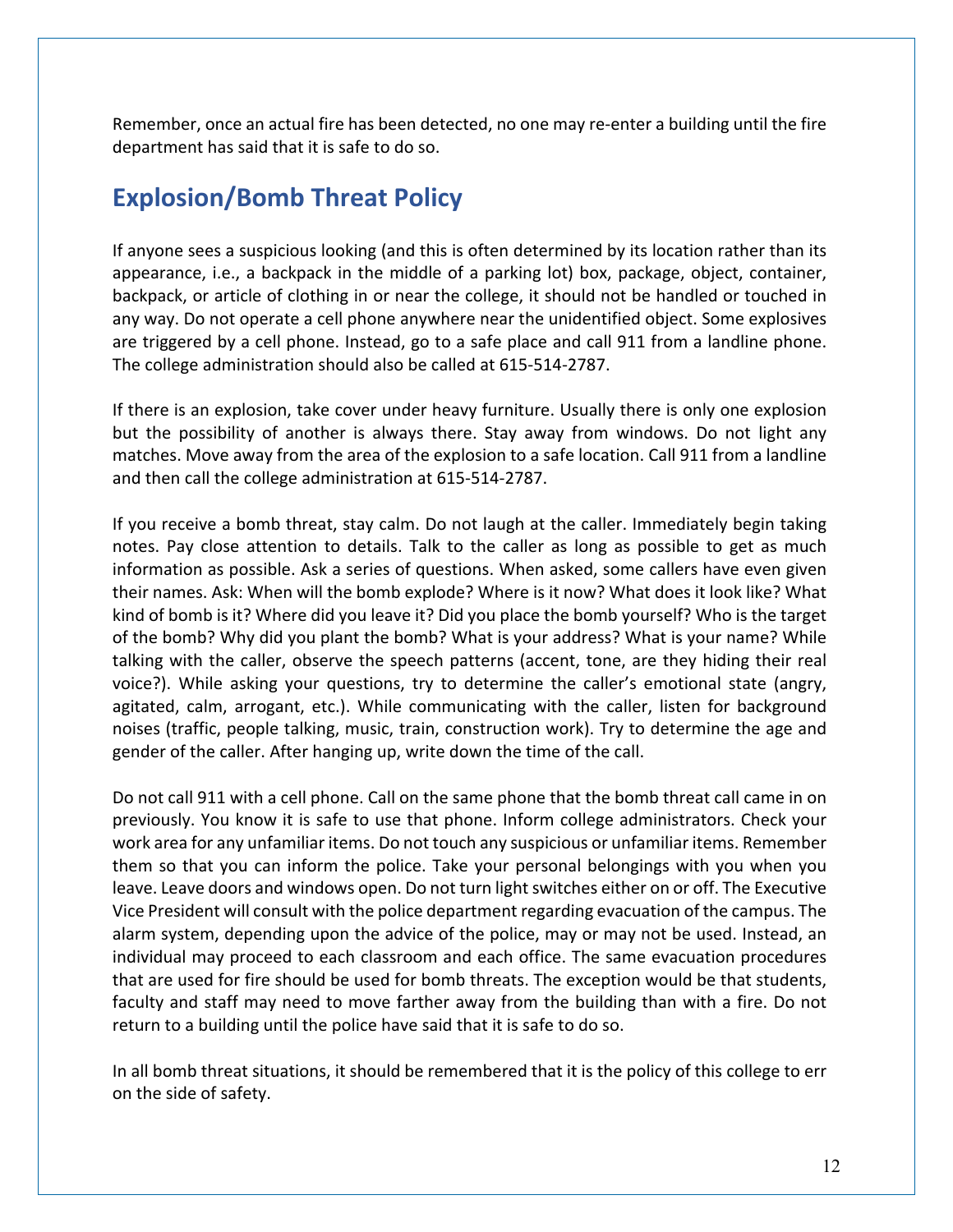### **Terrorist Policy**

An active shooter is a person who appears to be engaged in killing or attempting to kill people in a heavily populated place, such as a college classroom. In most cases, an active shooter uses firearms to kill his/her/their victims. However, a knife or throwing weapon may be used. There appears to be no pattern or method to the selection of victims. These situations are extremely dynamic and evolve rapidly. This requires immediate action to get law enforcement resources deployed to stop the shooting and mitigate any possible harm to innocent victims.

In general, how one responds to an active shooter will be dictated by the specific circumstances of the encounter. Historically, while some of the tragedies have involved only one shooter, several have included two or three shooters. That must be kept in mind when confronting any active shooter. Remaining calm is of primary importance to such a situation.

If an active shooter is outside your classroom, immediately lock the door. Get your students down on the floor against a wall where they cannot be seen from the door window. Turn off all the lights. While doing this, someone else should be told to call 911 and report that an active shooter is in the building. Secondly, that person should call 615-514-2787 and make sure college administrators are aware of the situation. Everyone in the room should remain in place and quiet until the police or a college administrator gives the "all clear." Caution should be used. Active shooters may attempt to lure victims from places of safety by pretending to be police officers. Do not respond to any voice commands until you can verify with certainty that they are being issued by a college administrator or by a law enforcement officer.

If an active shooter enters your classroom or office, remain calm. Someone should dial 911. If no one can speak to inform the police of your location, leave the line open so that the dispatcher can listen to what is taking place. Frequently, an active shooter will desire an audience. Allow him/her/them to speak their reasons for killing people. If there is no opportunity for escape or hiding, it may be possible to negotiate with the shooter. Attempting to overpower the shooter with force should be considered a very last resort after all other options have been exhausted. He/She/They is armed and wants to kill. You are not. If the shooter leaves your area, proceed immediately to a safer place and do not touch anything that was in the vicinity of the shooter.

No matter what the circumstances, if you decide to flee during an active shooting situation, make sure that you have an escape route and plan in mind. Do not attempt to carry anything while fleeing. Move as quickly as possible, keep your hands visible and follow any instructions of any law enforcement officers that you encounter. Do not attempt to remove injured people. Instead, leave wounded victims where they are and notify authorities of their location. Do not drive away from a building until you have been told by police or college administrators that it is safe to do so.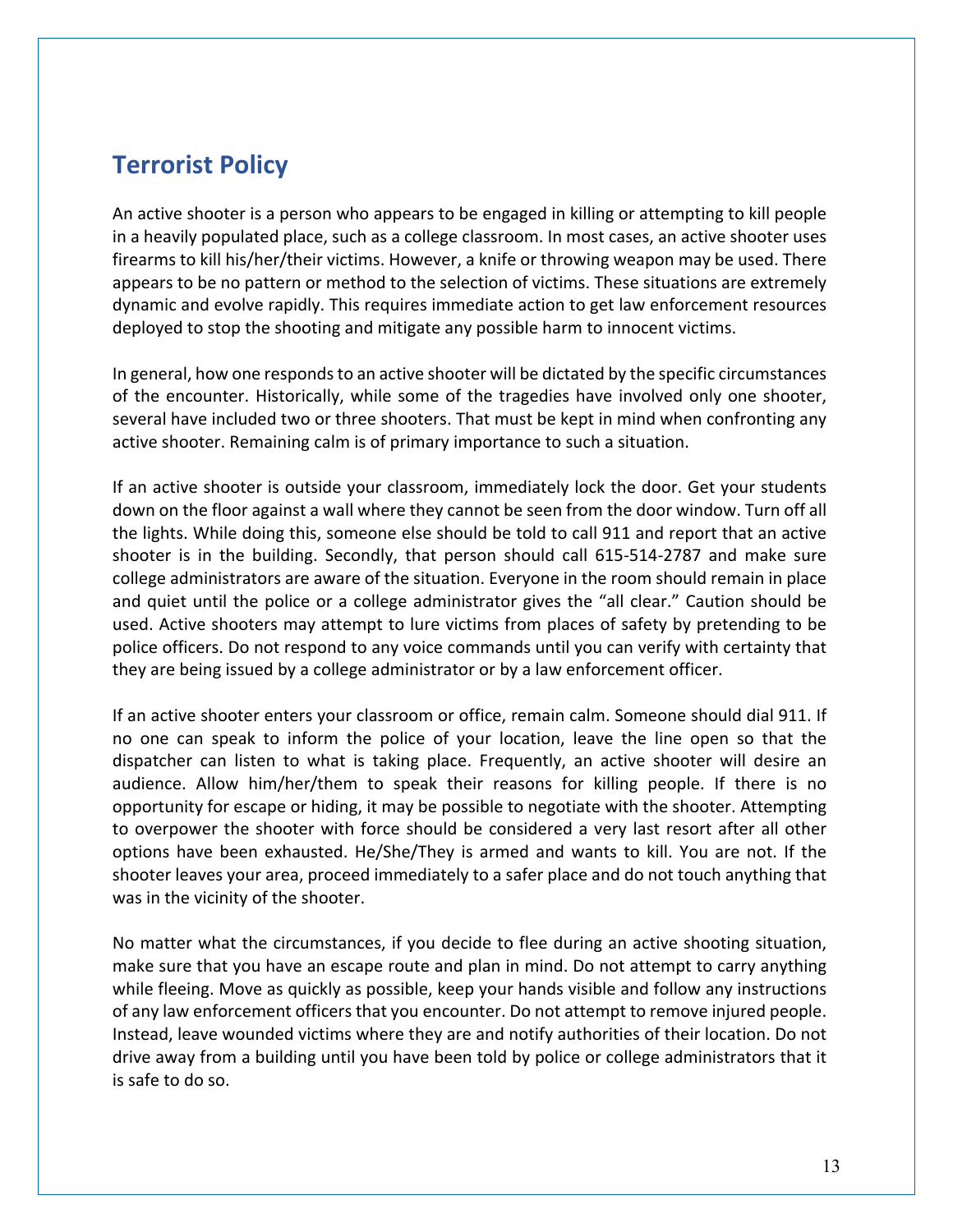Police officers who are responding to an active shooter are trained in a procedure known as Rapid Deployment. They will proceed to the area in which shots were last heard. Their purpose is to stop the shooting as quickly as possible. The first responding officers will normally be in teams of four. They may be dressed in regular patrol uniforms or they may be wearing external bulletproof vests, Kevlar helmets and other tactical equipment. The law enforcement officers may be armed with rifles, shotguns and handguns. They may also be using pepper spray or tear gas, depending upon the situation. Regardless of how the officers appear, remain calm and do as the officers instruct. They have been trained for such situations. Put down any bags or packages you may be carrying and keep your hands visible at all times. You do not want to be mistaken for a shooter. If you know where the shooter is, tell the officers. The first officers who arrive will not stop to aid injured people. Their priority is to stop the shooting. Rescue teams and medical personnel will follow the first officers into secured areas to treat and remove injured people. Keep in mind that even once you have escaped to a safer area, the entire location is a crime scene. Police will usually not let anyone leave until the situation is fully under control and all witnesses have been identified and questioned. Until you are released, remain at whatever assembly area authorities have designated for you.

Because Nossi College of Art is located on a campus under one roof, a shooter at one location in the building poses a threat to everyone on campus. In several previous school/college shootings, more than one person has been involved. It is possible that two or three individuals could devise a plan of killings that would include a simultaneous schedule of shootings in different wings of the building. Once a report of a shooting anywhere on campus has occurred, the college will close for the remainder of the day and will immediately send students home. This will be done only after law enforcement officers have determined that it is safe for students to return to their cars and drive off campus.

### **Drug and Alcohol Abuse Policy**

The purpose of this policy is to bring Nossi College of Art in full compliance of the Drug-Free Schools and Communities Act (DFSCA) and Part 86 of the General Administrative Regulations in order to certify that Nossi College of Art has designed, developed and implemented a Drug and Alcohol Abuse Prevention Program (DAAPP) for all of its students, instructors and staff personnel.

Since September 1991, it has been the stated policy of Nossi College of Art that "No employee or student of this school shall have in his or her possession any alcoholic beverage or controlled substance (illicit drugs) on school property or in any school activity, whether for personal consumption or distribution to any other person. Any infraction of this policy will be grounds for immediate dismissal." Every employee and student have been required to sign a document, with this stated policy included, upon becoming a part of Nossi College of Art. That document also included possible criminal sanctions for violating local, state and federal laws regulating alcohol and illegal drug use. This new policy (January 2021) expands greatly on this original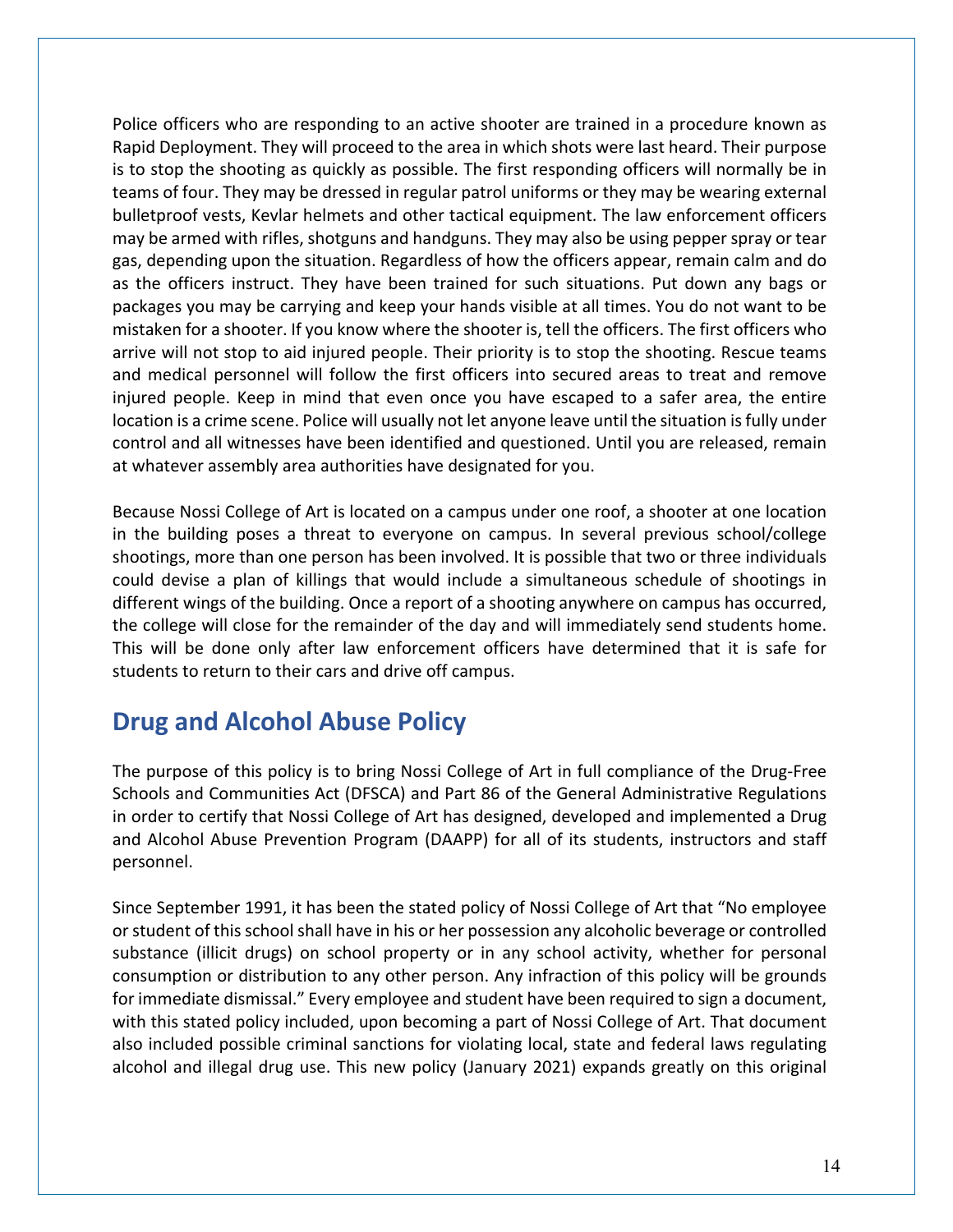statement and includes prevention and treatment procedures that were not part of that document.

#### **Standards of Conduct**

The policy of Nossi College of Art forbids the **use**, possession, distribution, or sale of illegal drugs, alcohol, or marijuana (in any form) by students, faculty, or staff anywhere within the college facilities or on campus grounds. Anyone in violation of state, federal, or other local regulations with respect to illegal drugs, alcohol, or marijuana may be subject to both college disciplinary action and criminal prosecution, up to and including school expulsion for students or termination of employment for employees. Having stated that, we do want to provide help for those persons in need of help with alcohol abuse or illegal drug addictions.

#### **Legal and Disciplinary Sanctions**

Violators of this policy will be subject to disciplinary action. Depending upon the nature of the violation, the student or employee may first be provided with a written warning along with an opportunity for the student or employee to seek treatment to overcome the problem. A further offense may result in a probationary period. If a student's or employee's problem with drugs or alcohol interferes with classroom and academic performance or job performance, presents a risk to the safety of the student or employee, other employees or students, or harms the organization's reputation, such a student or employee may be subject to additional discipline, up to and including expulsion from school or discharge from employment. In some cases, the college may require an employee to participate in a treatment program or else lose employment.

Since illegal use, possession, or distribution of drugs is subject to criminal legal sanctions under local, state, and federal laws, violators may, depending upon the nature of the violation, be subject to law enforcement prosecution. This also, of course, applies to the misuse of alcohol. Illegal use of drugs and alcohol may result in everything from financial fines to a removal of driving licenses to being placed on court ordered probation to actual imprisonment. However, if possible, we prefer to offer a rehabilitation process rather than a punishment procedure.

#### **Counseling, Treatment and Rehabilitation**

Due to the small size of the student body of Nossi College of Art and due to our being a commuter college, we do not have dorms, fraternities, sororities or athletic teams. These are places and organizations in which, traditionally, many alcohol and drug abuses take place.

Being a small private art college puts Nossi College of Art in a different category than large universities. We have not encountered many of the traditional issues with illegal drugs and alcohol abuses. Nonetheless, we are not naïve enough to think that some of our students are not using illegal drugs or getting drunk away from campus. We will do our best to present good preventive information and provide anonymous help to those people who request it.

We do have a college relationship with a professional counselor who does provide on-campus and virtual private counseling services for our students and staff. Additionally, there are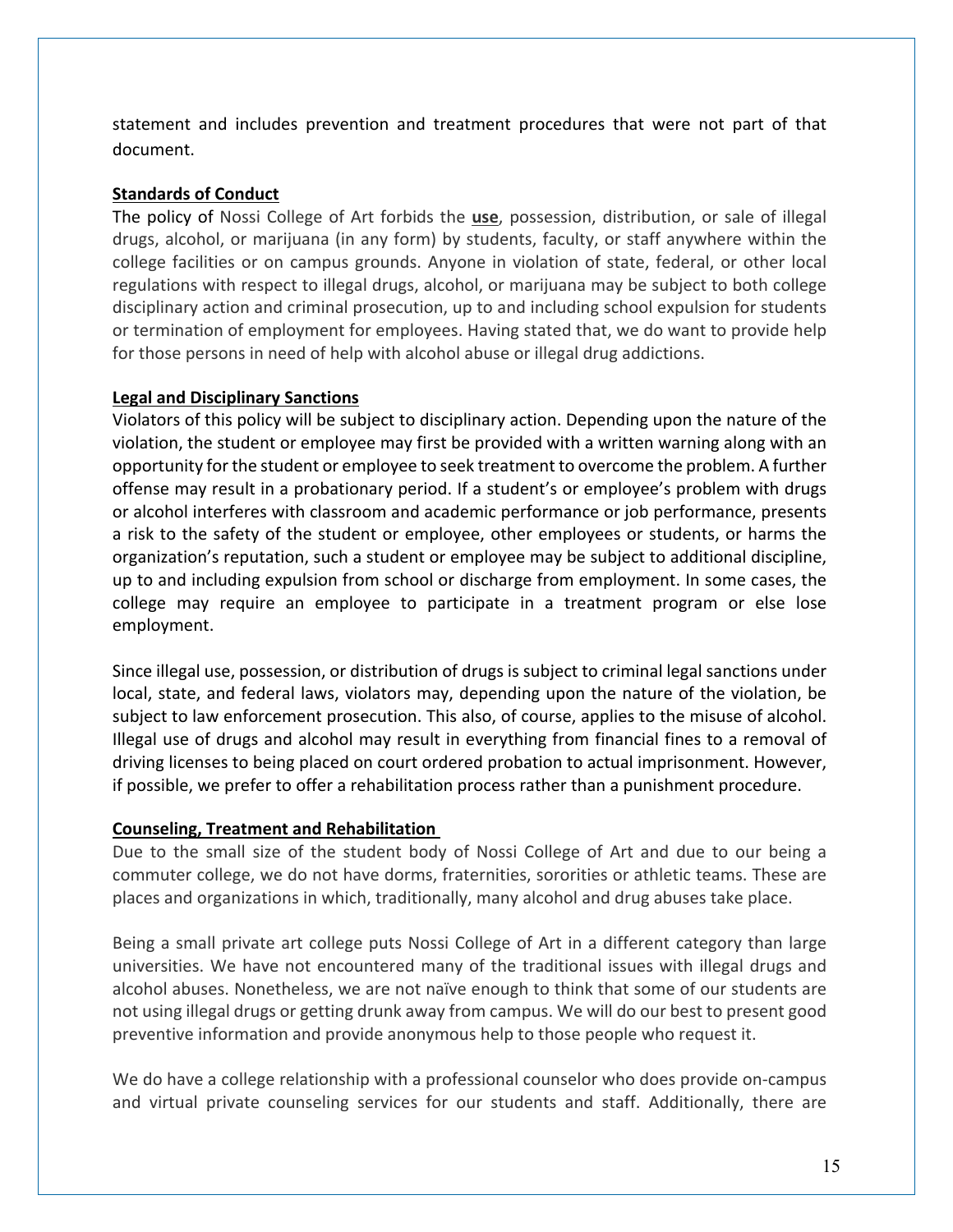numerous services provided by the City of Nashville at prorated rates for which our students have access. There are also several non-profit organizations and numerous church affiliated groups who provide assistance for those people suffering from abuse and addictions. We prefer that a student, faculty member, or staff member take advantage of these rehabilitation opportunities rather than take a punishment route. We encourage students, faculty and staff members to obtain the earliest possible treatment for drug or alcohol abuse. Nossi College of Art will assist students, faculty, and staff members in overcoming drug or alcohol abuse. However, of course, the decision to seek diagnosis and accept treatment for drug or alcohol abuse is the responsibility of the individual persons themselves.

Nossi College of Art is proud of our commitment to maintain full compliance with all local, state, and federal laws and regulations. We want to keep a safe, healthful, and efficient campus environment that enhances the welfare of all students, instructors, staff, and visitors. It is most certainly the policy of Nossi College of Art to maintain an environment that is free of impairment from substance abuse by any of our students or employees. We expect to have a complete drug-free learning environment and workplace at our campus.

Nossi College of Art encourages students, faculty, and staff to seek assistance in dealing with a substance abuse problem by contacting the available counseling service or any of the treatment programs listed in this policy (below). No student, faculty member, or staff member will be dismissed from the college solely as a result of seeking counseling, treatment or rehabilitation. Nossi College of Art supports all efforts to prevent the misuse and abuse of drugs and alcohol. We will publicly display that commitment. This can even take the simple form of displaying antidrug and anti-alcohol posters around campus. All students, faculty and staff will be given a copy of this policy. Then, on an annual basis, the College will inform all students, faculty, and staff of this Drug and Alcohol Abuse Prevention Policy by emailing them a copy of it. This will include our standards, penalties for violating those standards, possible legal penalties, health risks, and updates on all available treatment avenues for those with alcohol and/or drug abuse issues. Every two years, Nossi College of Art will conduct a survey and analysis of its prevention policies and procedures. It will issue a report on the results. As needed, efforts to improve will be made.

Drug and alcohol abuse costs US taxpayers billions of dollars in *preventable* health care, law enforcement, crime, and other costs, not to mention the emotional costs to the abusers and their families. However, it is preventable. Addiction is a developmental disease, usually starting during adolescence when the brain is still going through critical developmental phases. Studies have shown that prevention and early intervention work best.

Please see the following links for details of the laws regarding drug and alcohol use on both a State and Federal Level:

https://www.responsibility.org/alcohol-statistics/state-map/state/tennessee

https://statelaws.findlaw.com/criminal-laws/drug-possession.html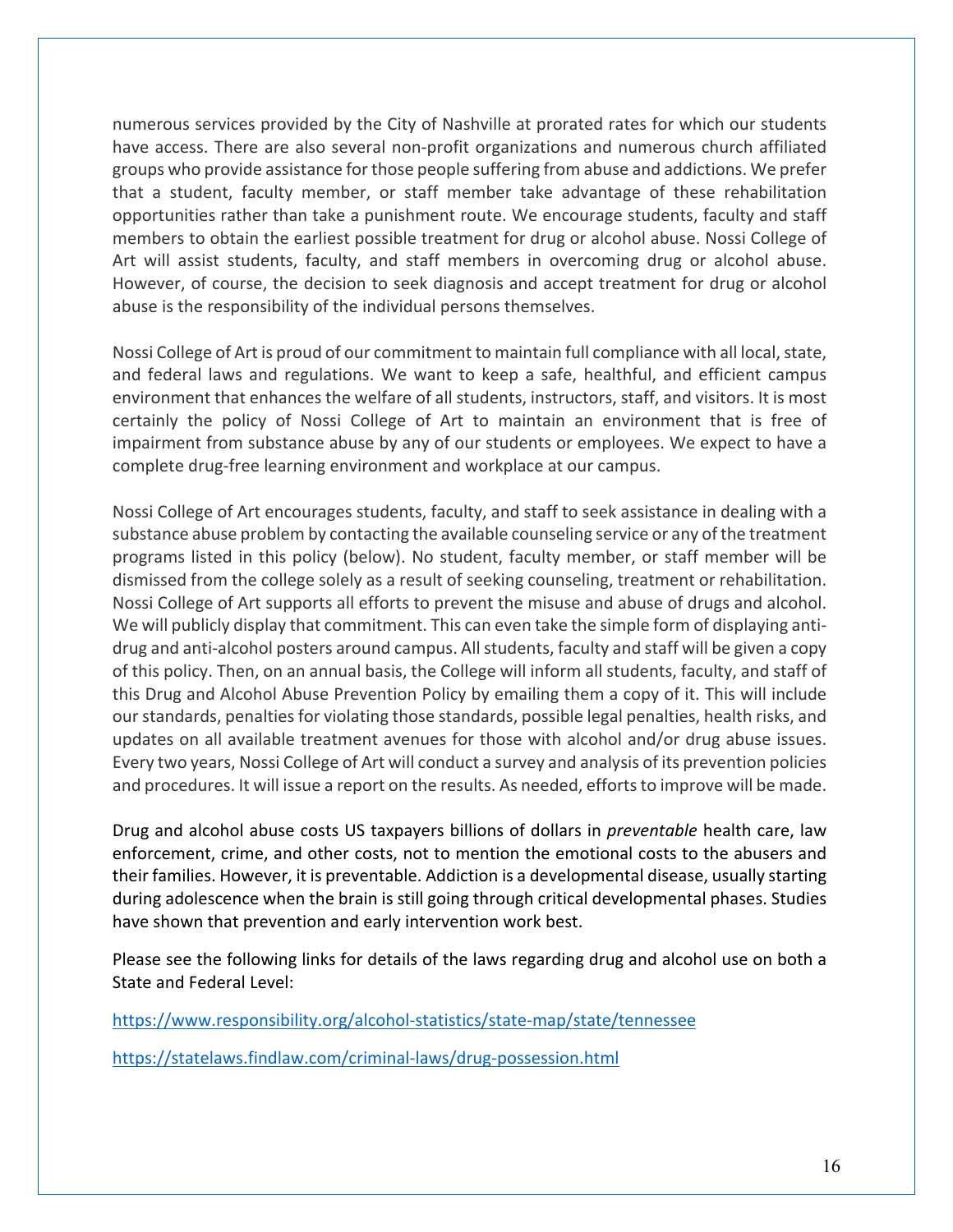The results of alcohol and drug abuse can be devastating, but students and employees can find help. Please see the links below, which provide resources to assist those that have alcohol and drug abuse problems:

A national organization that helps those that are struggling with alcohol abuse is Alcoholics Anonymous: aa.org

For assistance with drug addictions or drug abuse of any type, this link can provide anonymous help: https://drughelpline.org/resources/

Both of these resources can provide help for anyone trying to recover from drug abuse (including alcohol). The Tennessee State Government Health Department (615-741-5901) is available to assist anyone who might be in need of confidential drug and alcohol counseling, treatment or rehabilitation.

#### **Additionally, the following toll-free numbers may be of assistance:**

Alcohol and Drug Referral 1-800-252-6465 Alcoholics Anonymous 1-800-344-2666 National Council on Alcoholism 1-800-NCA-CALL National Institute on Drug Abuse 1-800-662-HELP Parents' Resource Institute for Drug Information 1-800-241-9746

## **Student Complaint/Grievance Procedure**

Students should be aware that Nossi College has a complaint procedure to address all concerns or complaints regarding their program of study, financial aid, instructors, staff, or fellow students (Section VI (a), Rules of Process and Procedure, Standards of Accreditation).

To the extent possible, students should seek a resolution of such matters through the institution's complaint procedure before involving others. Disagreements, misunderstandings, grievances, and/or complaints may occur between students and/or college personnel. It is expected most of these differences will be resolved at an early stage. Should the institution's Executive Vice President or Vice President for Academic Affairs not be able to resolve the problem, the student should contact President Nossi Vatandoost. If a complaint is not settled at the institutional level, the student may contact The Tennessee Higher Education Commission, Nashville, Tennessee, 37243-0830; (615) 741-5293.

- 1. Individuals involved in the dispute will exhaust every effort to resolve the problem on a person-to-person basis.
- 2. If no agreement is reached in Step 1, either party may request the matter be referred formally to a member of the college administration. This request must be in writing and include all pertinent information regarding the disagreement (and must be submitted within 45 days of the date the incident happened). Once the written request is made to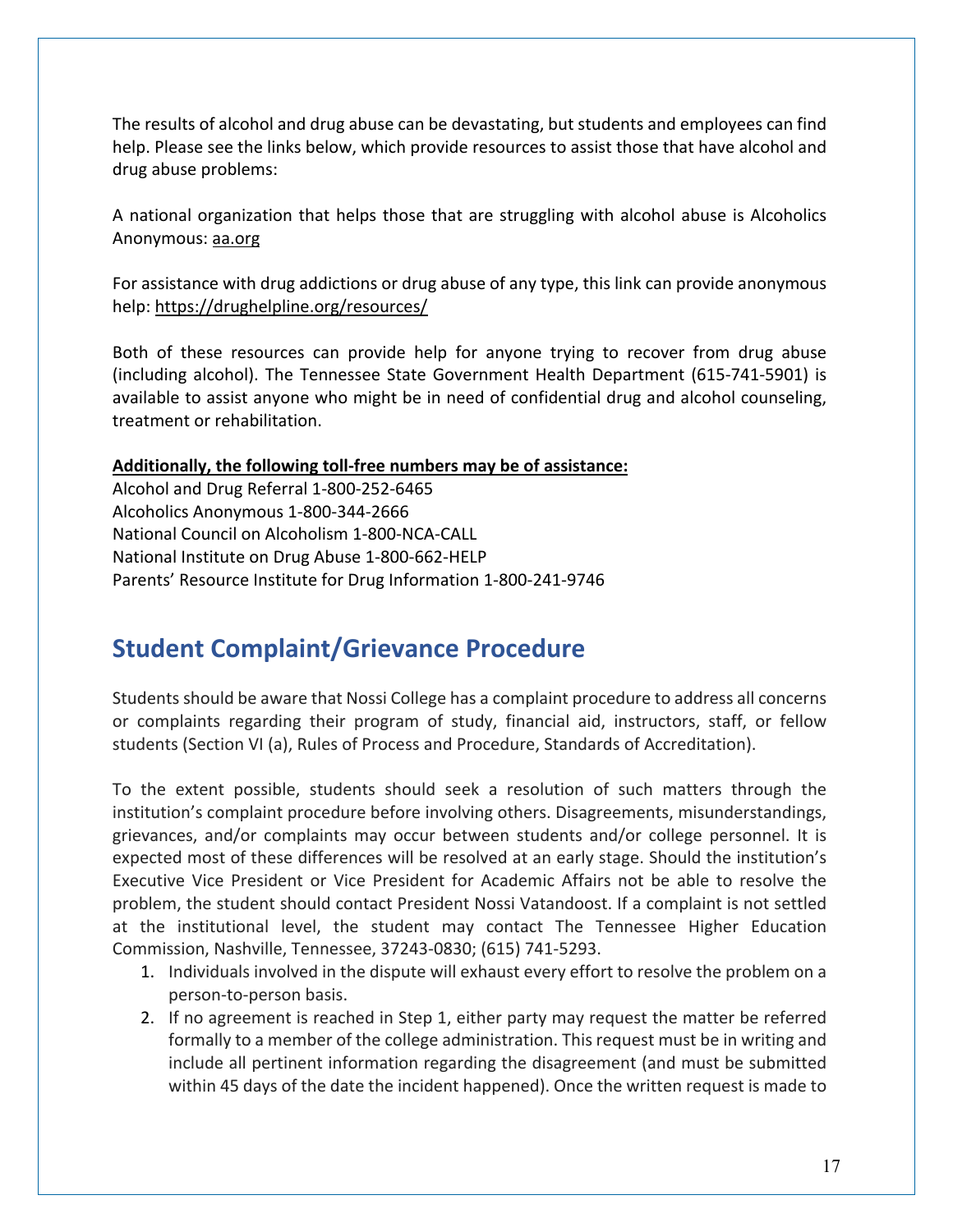a member of the administration, that person will review both sides of the situation and make a decision in writing.

- 3. If an agreement is not reached after Step 2, either party may appeal the decision to the College Board. The College Board consists of the President of the College, the Executive Vice President, and the Vice President for Academic Affairs. If one of them were involved (or not available for step 2), that person would be excused from proceeding to Step 3. Instead, a third person (Registrar or Admissions Director) would be asked to join the Board. This Board will interview both parties to the dispute, gather info, and issue a decision in writing.
- 4. The Board's decision is the final step in settling controversies. If the student does not think the college has given adequate concern, that student may take his/her/their complaint to the Accrediting Commission. All complaints reviewed by the Commission must be in written form and should grant permission for the Commission to forward a copy of the complaint to the school for a response. This can be accomplished by filing the ACCSC Complaint Form. The complainant(s) will be kept informed as to the status of the complaint as well as the final resolution by the Commission.

#### **Please direct all inquiries to:**

Accrediting Commission of Career Schools & Colleges 2101 Wilson Boulevard, Suite 302 Arlington, VA 22201 (703) 247-4212 www.accsc.org

The ACCSC Complaint Form is available online at www.accsc.org or by contacting Cyrus Vatandoost, Executive VP via email: cyrus@nossi.edu.

Complaint Resolution Policies and Procedures for Non-Tennessee Resident Students in State Authorization Reciprocity Agreement States, commonly known as SARA Student complaints relating to consumer protection laws that involve distance-learning education offered under the terms and conditions of the State Authorization Reciprocity Agreement (SARA) must first be filed with the institution to seek resolution.

## **Title IX Policy**

Title IX of the Education Amendments of 1972 prohibits sexual discrimination in any form; to include any form of sexual harassment and gender discrimination.

Federal law states: "No person in the United States shall, on the basis of sex, be excluded from participation in, be denied the benefits of, or be subjected to discrimination under any educational program or activity receiving Federal financial assistance."

In keeping with Nossi College of Art's desire to provide a safe and welcoming campus, Nossi College promotes an environment of concern, respect, and caring. Nossi College provides a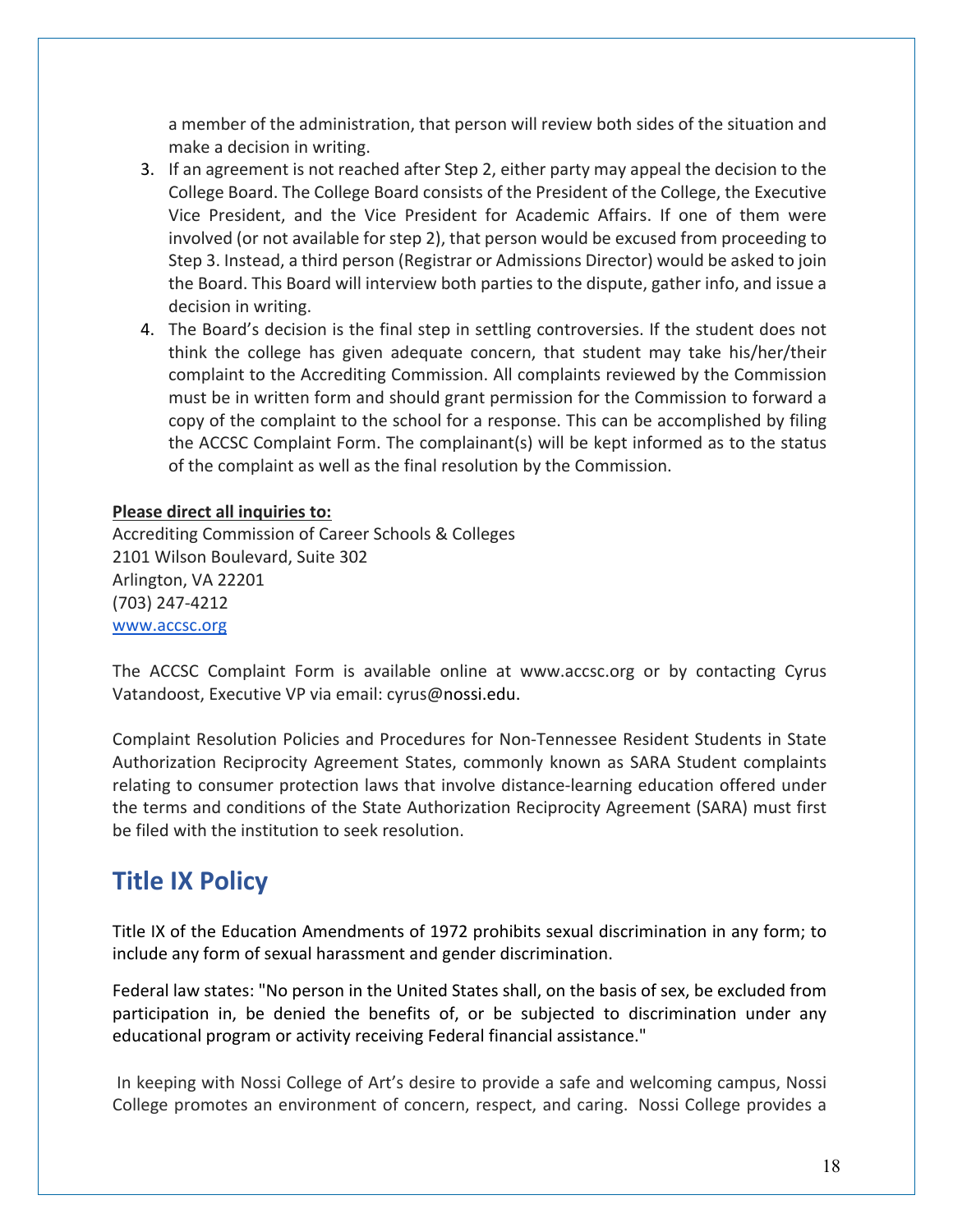learning environment that is free of violence, discrimination, harassment, and other barriers to students learning. All students, staff, and faculty are expected to conduct themselves in a manner that does not infringe upon the rights of others.

In alignment with federal Title IX regulations, Nossi College has procedures to receive, investigate, respond to, and resolves complaints of discrimination, including harassment based on gender. Title IX violations include discrimination on the basis of sex or gender, gender identity, gender expression, and sexual orientation, and include sexual harassment, sexual exploitation, nonconsensual sexual acts, and sexual misconduct.

The Title IX Coordinator is Mindy Gilbert, Nossi's Registrar. She can be reached via email mgilbert@nossi.edu or by phone 615-514-2787. If you need to report an incident, please contact Mrs. Gilbert.

### **VAWA - Violence Against Women Act**

Nossi College of Art values all who work and learn on this campus. Nossi College will take all necessary precautions to protect everyone on campus. The college takes this obligation seriously and will promote and exercise reasonable efforts to reduce the likelihood of accident or serious injuries through communication, media, flyers, training, and education.

On March 7, 2013, President Obama signed the Violence Against Women Reauthorization Act (VAWA), which amended the Higher Education Act (HEA), also known as the Jean Clery Disclosure of Campus Safety Policy and Campus Crime Statistics Act. Notably, the VAWA amended the Clery Act to now require institutions (colleges) to compile statistics for incidents of dating violence, domestic violence, sexual assault and stalking.

In response to this requirement, Nossi College of Art prohibits all criminal offenses, including domestic violence, dating violence, sexual assault, and stalking.

This requirement is for all of our campus locations, leased property, or on academic trips away from Nossi property.

### **Mental Health Resources**

The mental health of Nossi students is a top priority. Nossi College of Art has partnered with Horn Counseling Services to provide on campus counseling sessions twice a week or online counseling services as scheduled by the student. Through this partnership, Nossi can provide services for their students at a discounted rate. All faculty and staff have been instructed to inform the Director of Student Services if any student who may be exhibiting signs of mental distress or who have confided in them about mental distress. The Student Services Director will contact the student and work with the student. The Student Services Director will also provide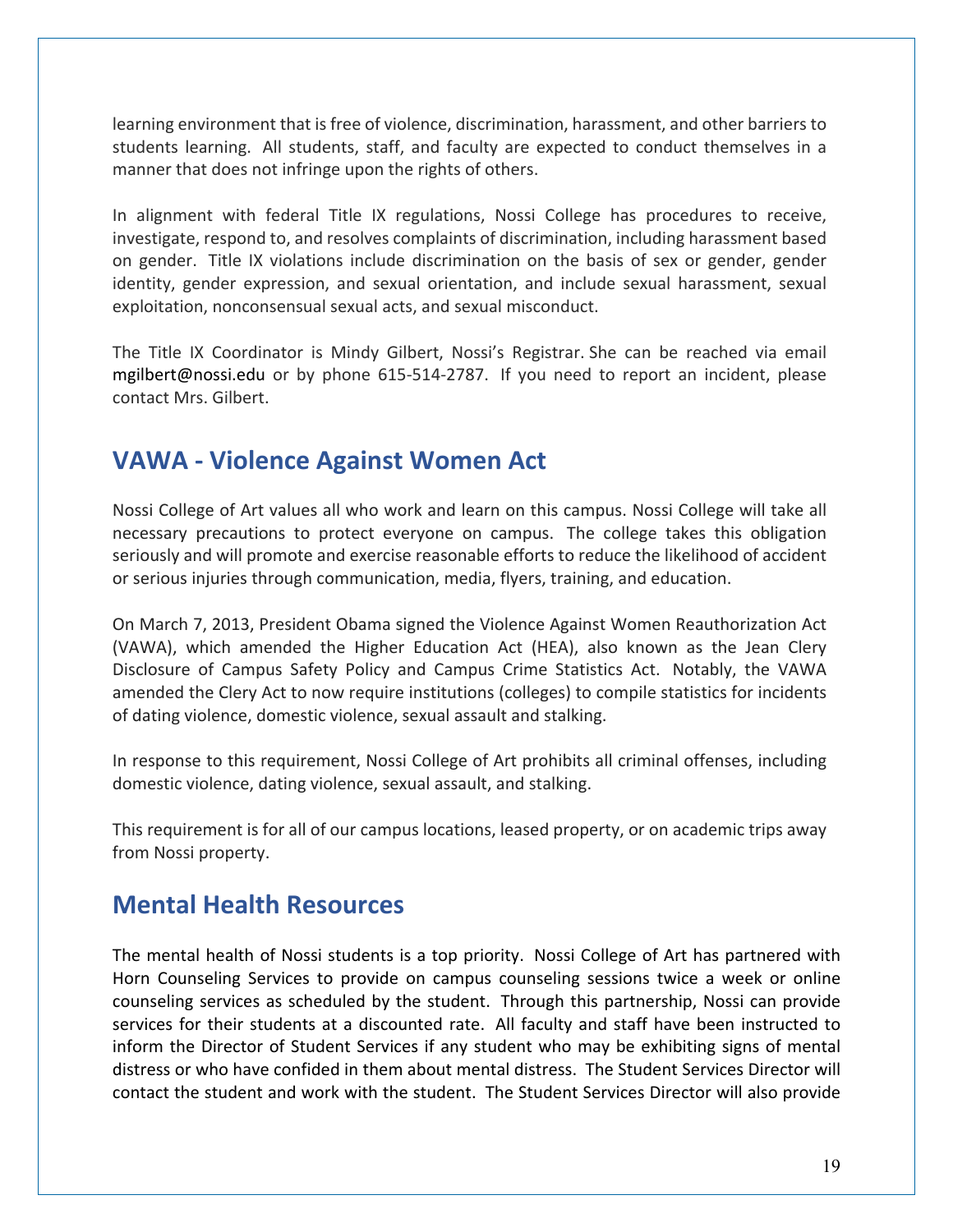the student with the contact information for Horn Counseling and will contact Reid Horn on the student's behalf if allowed to do so by the student.

#### **Horn Counseling**

horncounseling.org (615) 892-1788

**Other Resources** | **Crisis (Emergency) Services**  TN Dept. of Mental Health 24 Hour Crisis Line/Mobile Crisis (855) 274-7471

Vanderbilt Behavioral Health (615) 327-7000

Veterans Crisis Line (800) 273-8255

National Suicide Prevention Lifeline 1(800) 273-TALK (8255)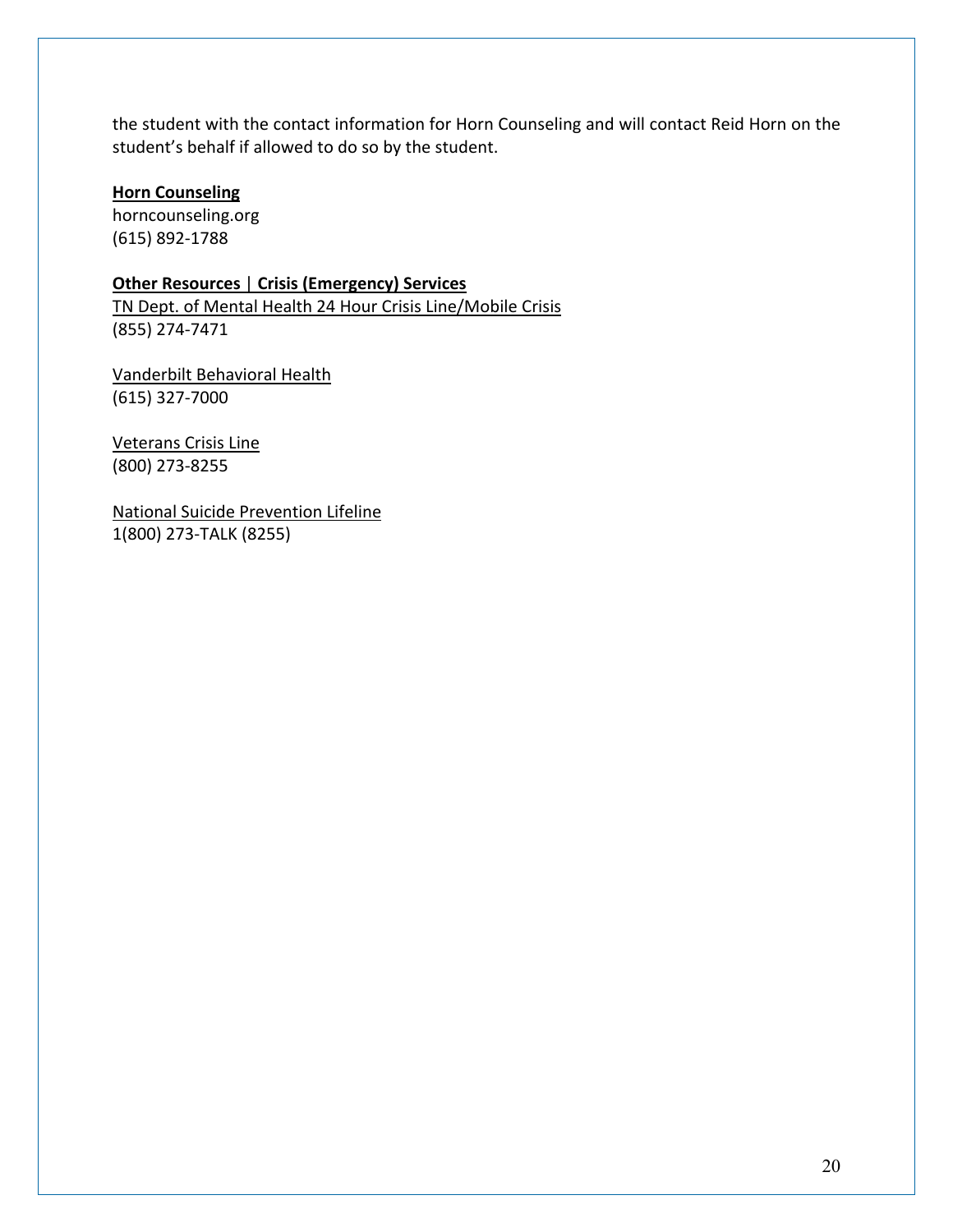# **Crime Definitions**

Crime Definitions from the National Incident-Based Reporting System (NIBRS)

#### **Dating Violence:**

Violence committed by a person who is or has been in a social relationship of a romantic or intimate nature with the victim. (i) The existence of such a relationship shall be determined based on the reporting party's statement and with consideration of the length of the relationship, the type of relationship and the frequency of interaction between the persons involved in the relationship. (ii) For the purposes of this definition dating violence includes, but is not limited to, sexual or physical abuse or the threat of such abuse. Dating violence does not include acts covered under the definition of domestic violence. For the purposes of complying with the requirements of this section and § 668.41, any incident meeting this definition is considered a crime for the purposes of Clery Act reporting.

#### **Domestic Violence:**

A felony or misdemeanor crime of violence committed by a current or former spouse or intimate partner of the victim; by a person with whom the victim shares a child in common; by a person who is cohabitating with, or has cohabitated with, the victim as a spouse or intimate partner; by a person similarly situated to a spouse of the victim under the domestic or family violence laws of the jurisdiction in which the crime of violence occurred; or by any other person against an adult or youth victim who is protected from that person's acts under the domestic or family violence laws of the jurisdiction in which the crime of violence occurred. For the purposes of complying with the requirements of this section and § 668.41, any incident meeting this definition is considered a crime for the purposes of Clery Act reporting.

#### **Sexual Assault**/**Rape**

The penetration, no matter how slight, of the vagina or anus with any body part or object, or oral penetration by a sex organ of another person, without the consent of the victim.

#### **Sex Offenses:**

Any sexual act directed against another person, without the consent of the victim, including instances where the victim is incapable of giving consent.

#### **Fondling:**

The touching of the private body parts of another person for the purpose of sexual gratification, without the consent of the victim, including instances where the victim is incapable of giving consent because of his or her age or because of his or her temporary or permanent mental incapacity.

#### **Incest:**

Sexual intercourse between persons who are related to each other within the degrees wherein marriage is prohibited by law.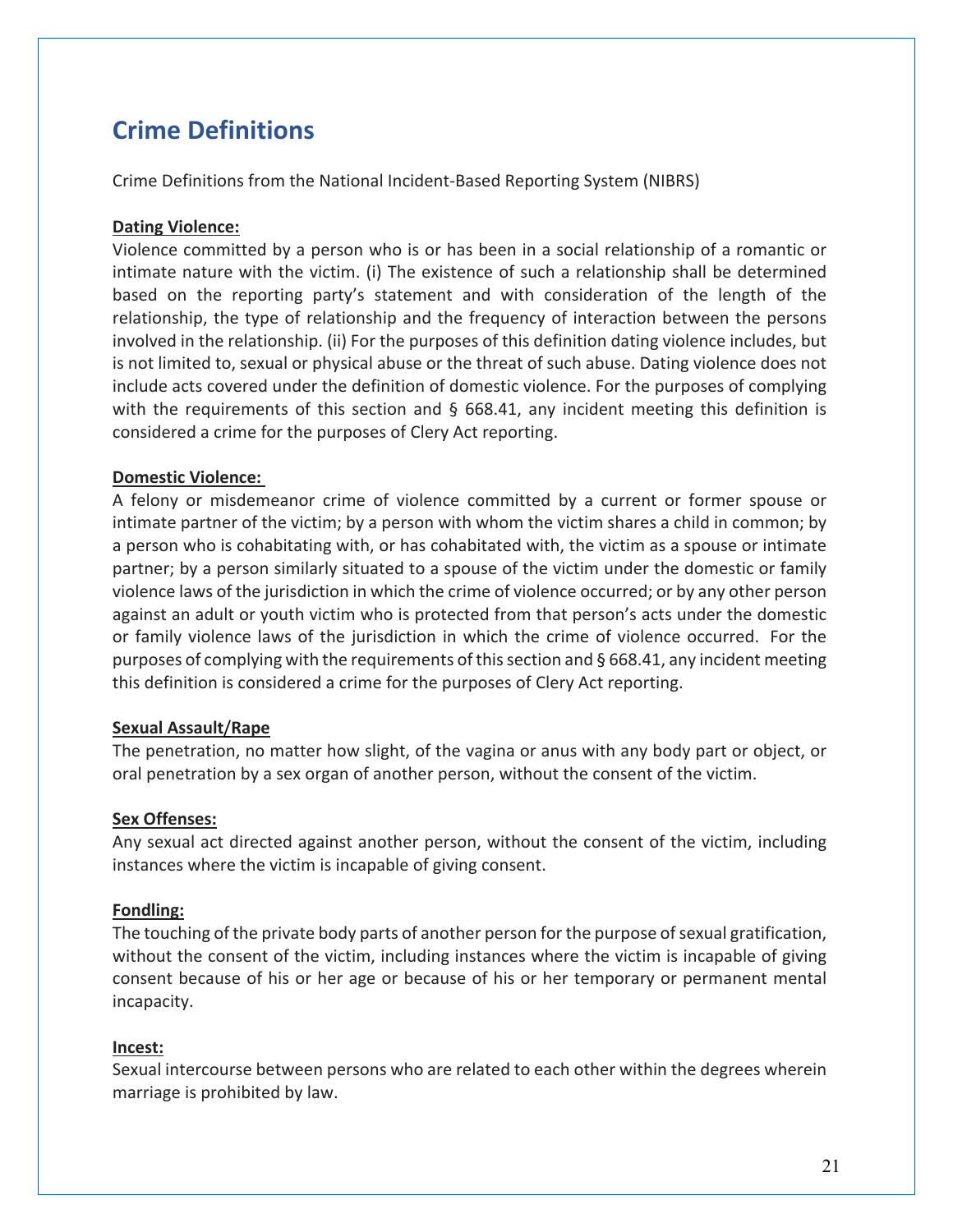#### **Statutory Rape**:

Tennessee state law defines statutory rape as sexual penetration with a child who is between the ages of 13 and 18-years-old by someone who is at least four years older. This is the case even if both people are willing participants in the interaction as the legal age for consent in the state is 18 years old.

#### **Consent:**

Consent means cooperation in act or attitude pursuant to an exercise of free will and with knowledge of the nature of the act. A current or previous relationship shall not be sufficient to constitute consent under the provisions of this part four. Submission under the influence of fear shall not constitute consent. Nothing in this definition shall be construed to affect the admissibility of evidence or the burden of proof in regard to the issue of consent under this part four.

Consent is a voluntary, sober, imaginative, enthusiastic, creative, wanted, informed, mutual, honest and verbal agreement. An active agreement means consent cannot be coerced, never implied and cannot be assumed, even in the context of a relationship. Just because you are in a relationship does not mean that you have permission to have sex with your partner.

#### **Stalking:**

Stalking means a course of conduct directed at a specific person that would cause a reasonable person to fear for her, his or others' safety, or to suffer substantial emotional distress.

Some things stalkers do (Source: The National Center for Victims of Crime):

- Follow you and show up wherever you are.
- Send unwanted gifts, letters, cards or emails.
- Damage your home, car or other property.
- Monitor your phone calls or computer use.
- Use technology, like hidden cameras or global positioning systems (GPS), to track where you go.
- Drive by or hang out at your home, school or work.
- Threaten to hurt you, your family, friends or pets.
- Find out about you by using public records or online search services, hiring investigators, going through your garbage, or contacting friends, family, neighbors or co-workers.
- Posting information or spreading rumors about you on the internet, in a public place or by word of mouth.
- Other actions that control, track or frighten you.